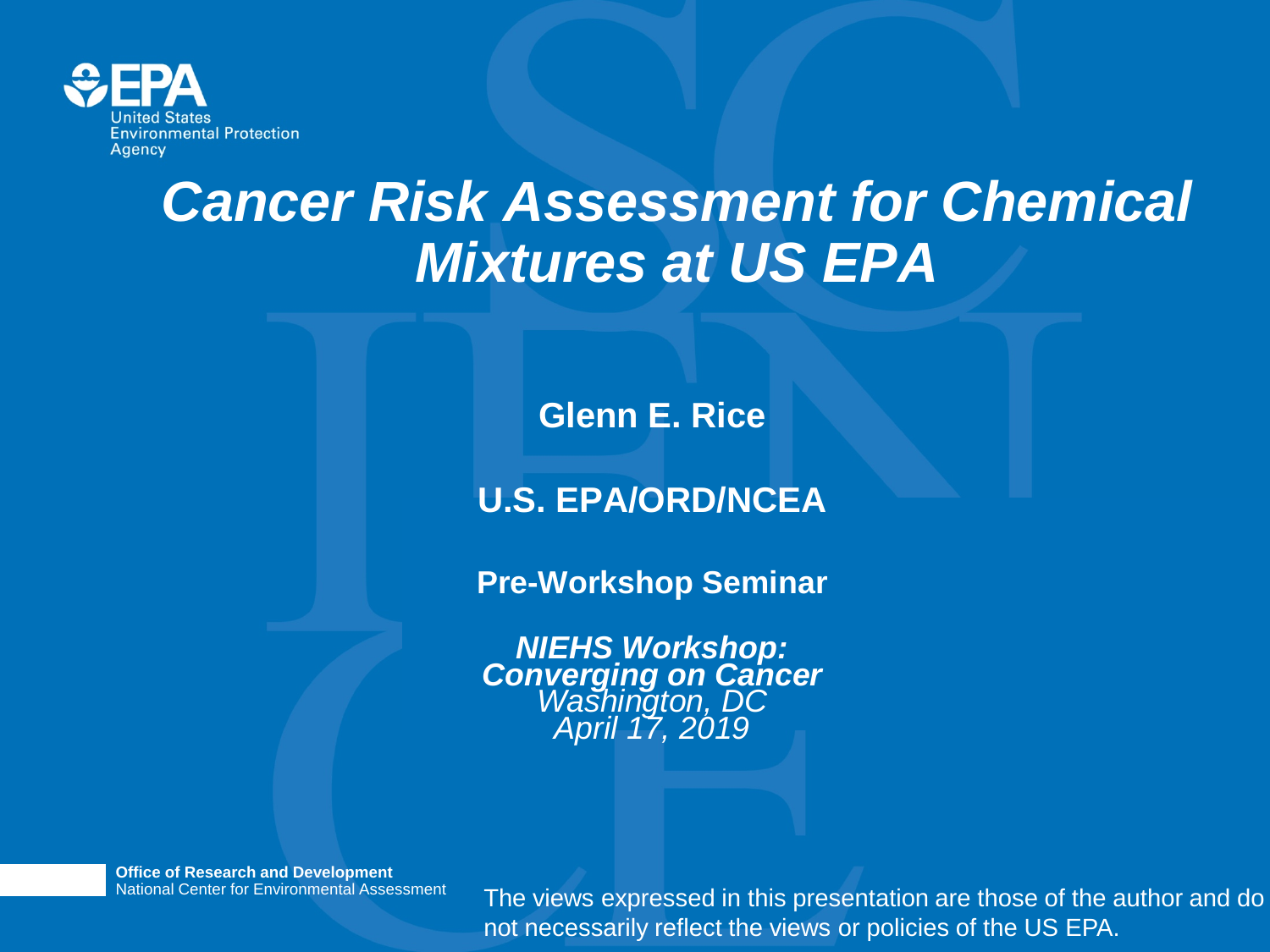



- 1. Risk Assessment: Overview for Chemicals in Environment
- 2. Cancer Risk Assessment at EPA: Brief Overview
	- A. Hazard Identification
	- B. Dose-response Assessment
- 3. Component Methods for Cancer Assessment of Chemical Mixtures
	- A. Mixture Components with same MOAs (Dose Addition)
	- B. Mixture Components with Different MOAs (Response Addition)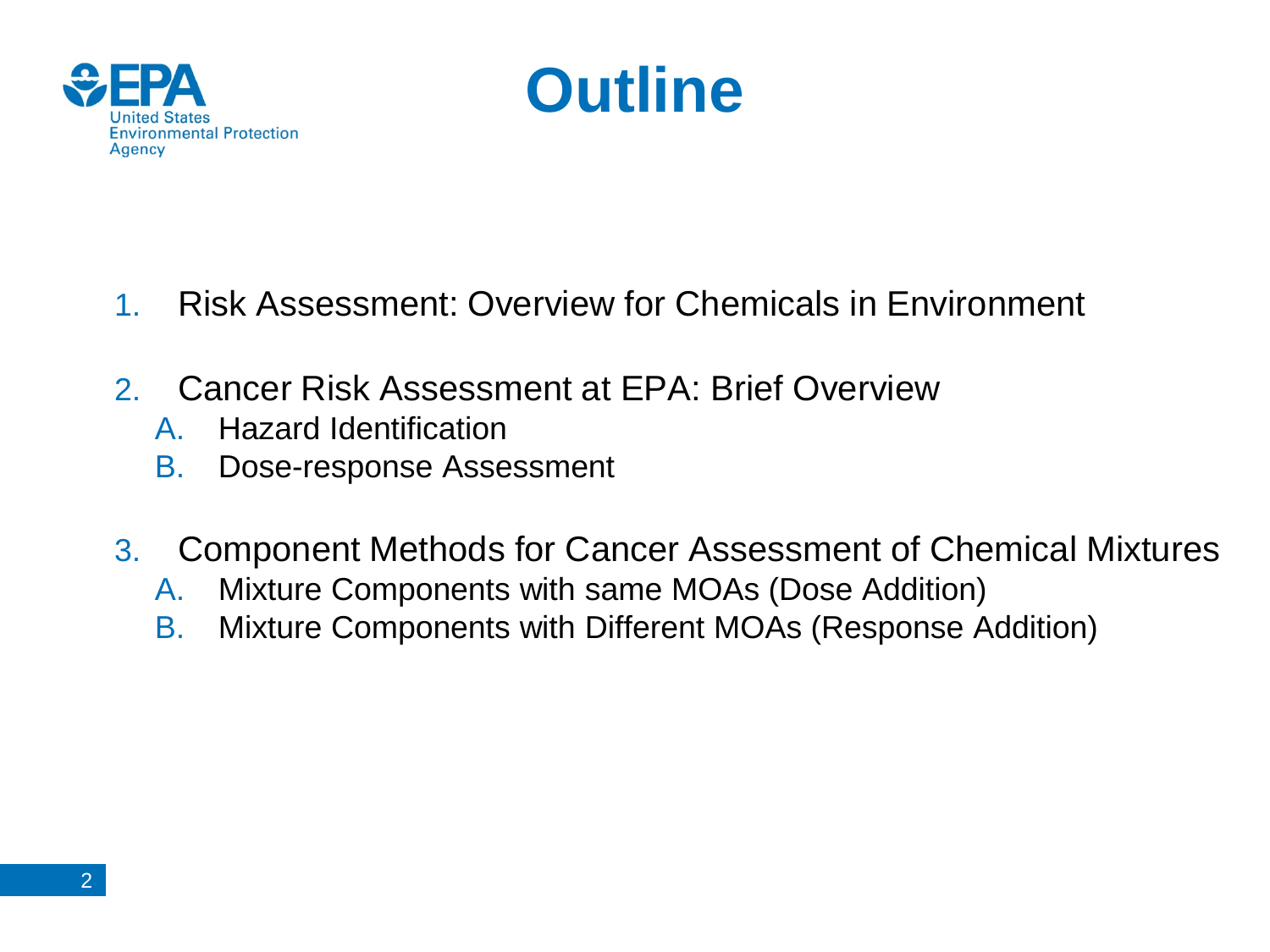

## **Risk Assessment**

Systematic analysis, determines existence and extent of hazards to human health (outcome & magnitude), given available data

Goal: inform decision makers

- appropriately frame problem, identify relevant data
- clarify issues, scope assessment
- conduct assessment, characterize confidence (uncertainty)

EPA decision-making typically informed by single stressor risk assessments

• Follow EPA statutes and guidelines



Sources: Society of Risk Analysis. Definitions

National Research Council. 1983. Risk assessment in the federal government. Managing the process. National Academy Press, Washington, DC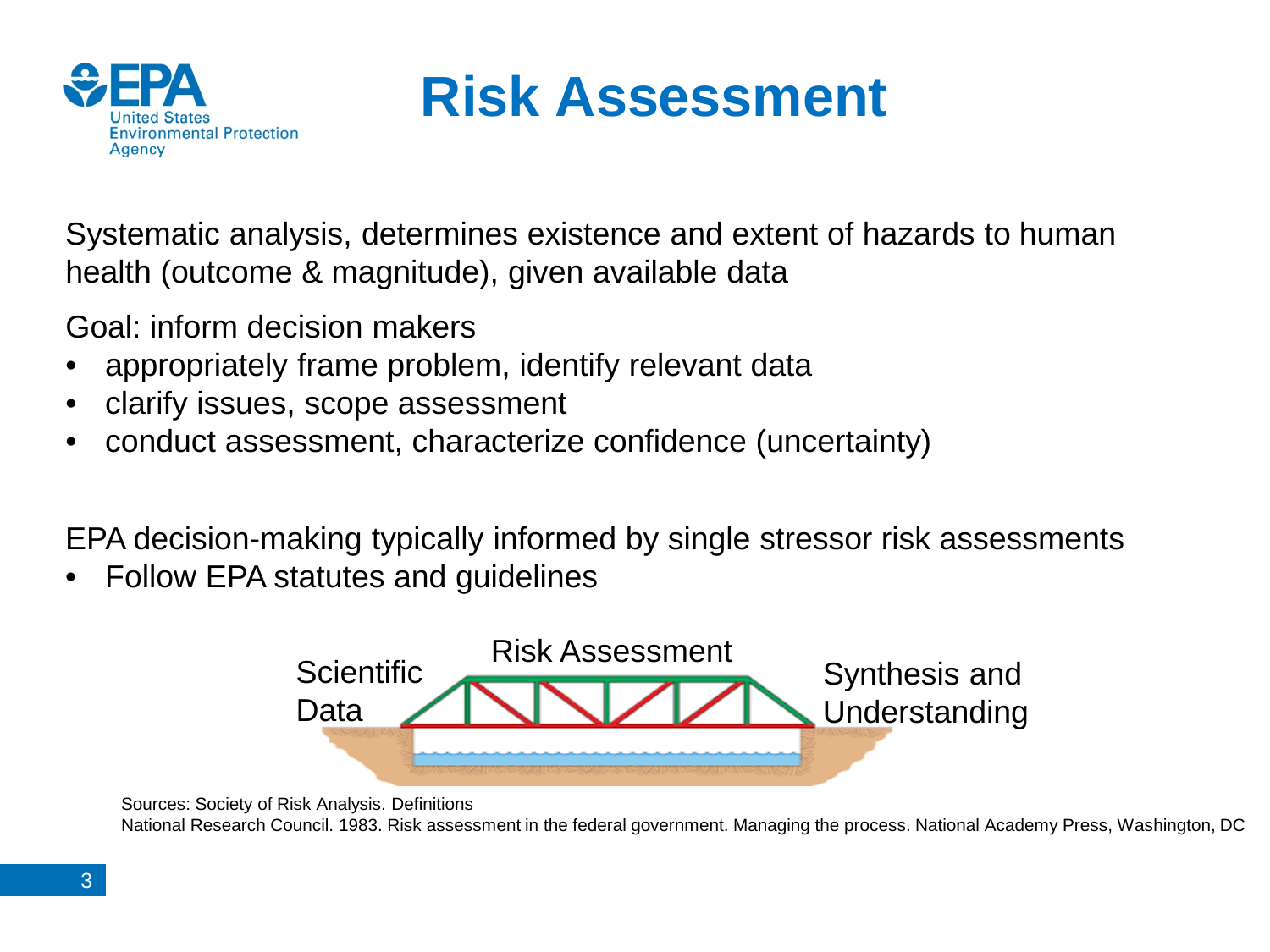

National Research Council. 1983. Risk assessment in the federal government. Managing the process. National Academy Press, Washington, DC US EPA 1998. Ecological Risk Assessment Guidelines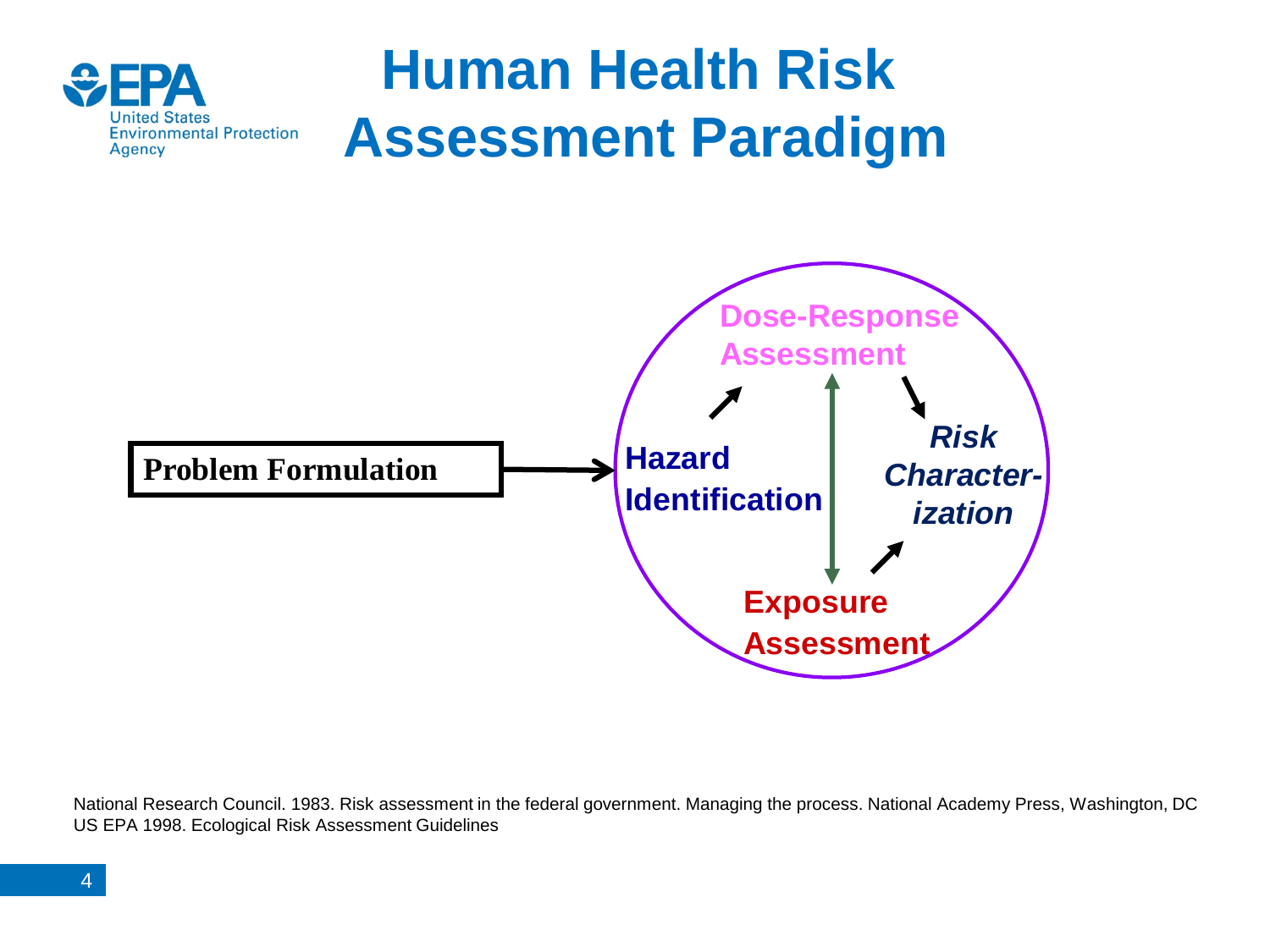#### **Decision Context of Risk Assessment Risk Assessment Risk Management Environmental Protection Agency Intervention Legal Dose-Response Options Assessment Considerations** *Risk Risk* **Hazard** Problem *Character-Management* **Identification** Formulation *ization Decision* **Socioeconomic Exposure Assessment Considerations**

- Undertake assessments to determine if intervention needed and identify points where intervention could reduce likelihood of biological response
- Typical environmental and occupational interventions target release (e.g., vehicle emissions) or human contact with hazardous compounds (e.g., respirators, soil removal)
- Manufacturers identify hazardous chemicals used/formed/released in industrial processes with a risk management goal of reducing or eliminating them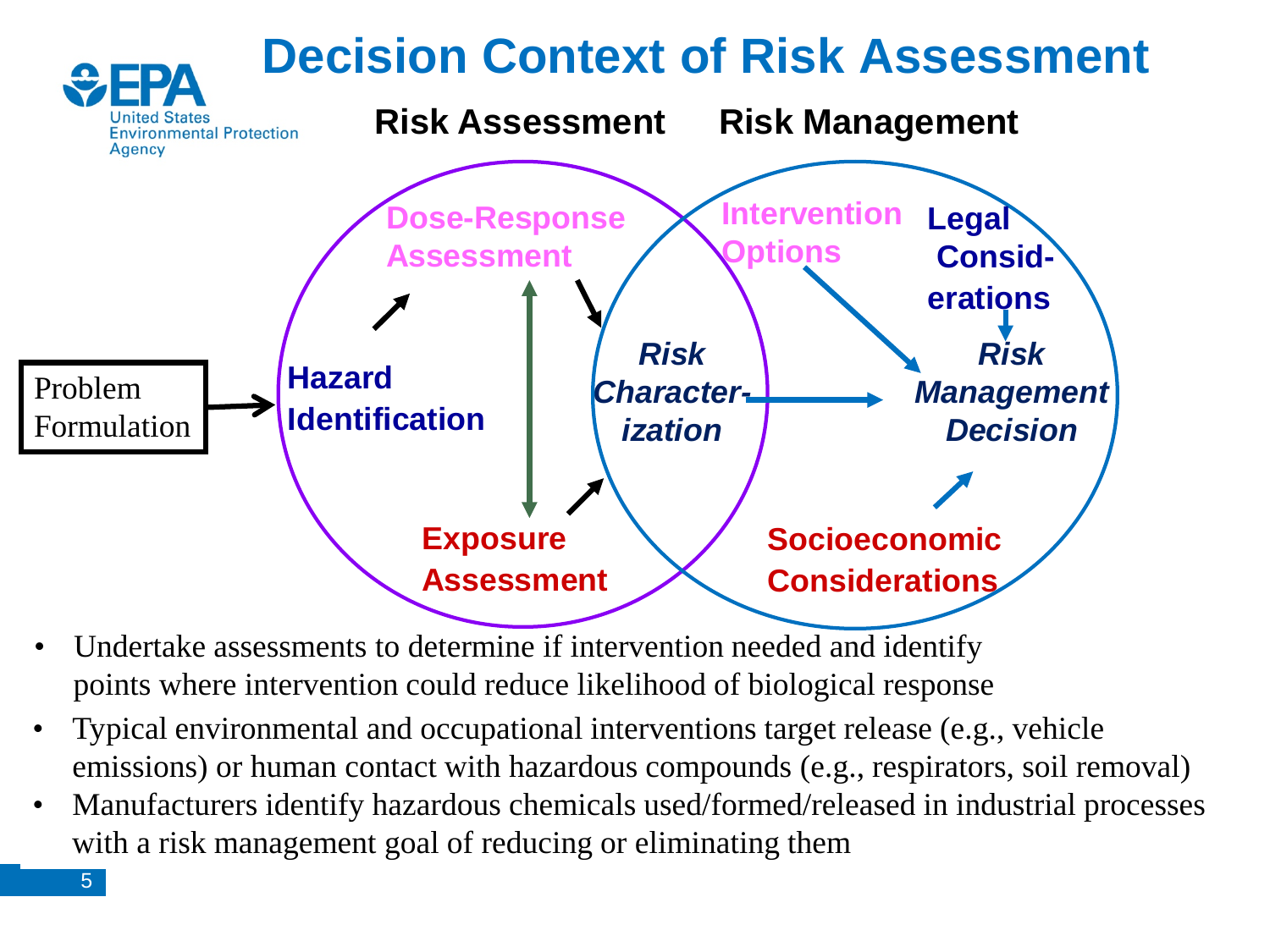## **Research Context of Risk Assessment**





- Risk assessments rely on information from basic and applied sciences
- Risk assessments can identify needed research; provide context to its importance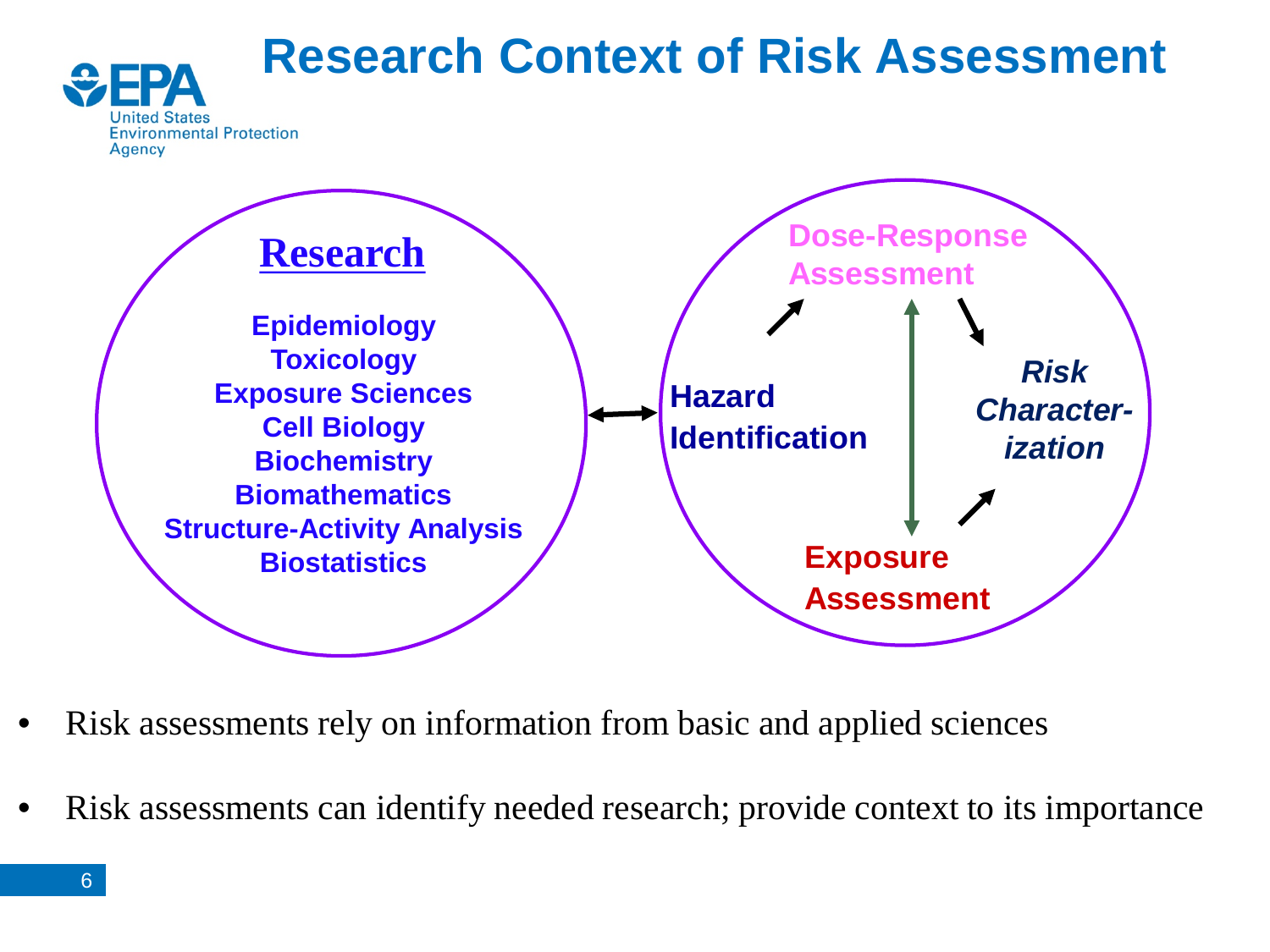#### **Cancer Assessment for Chemicals at EPA: Overview Environmental Protection Agency**

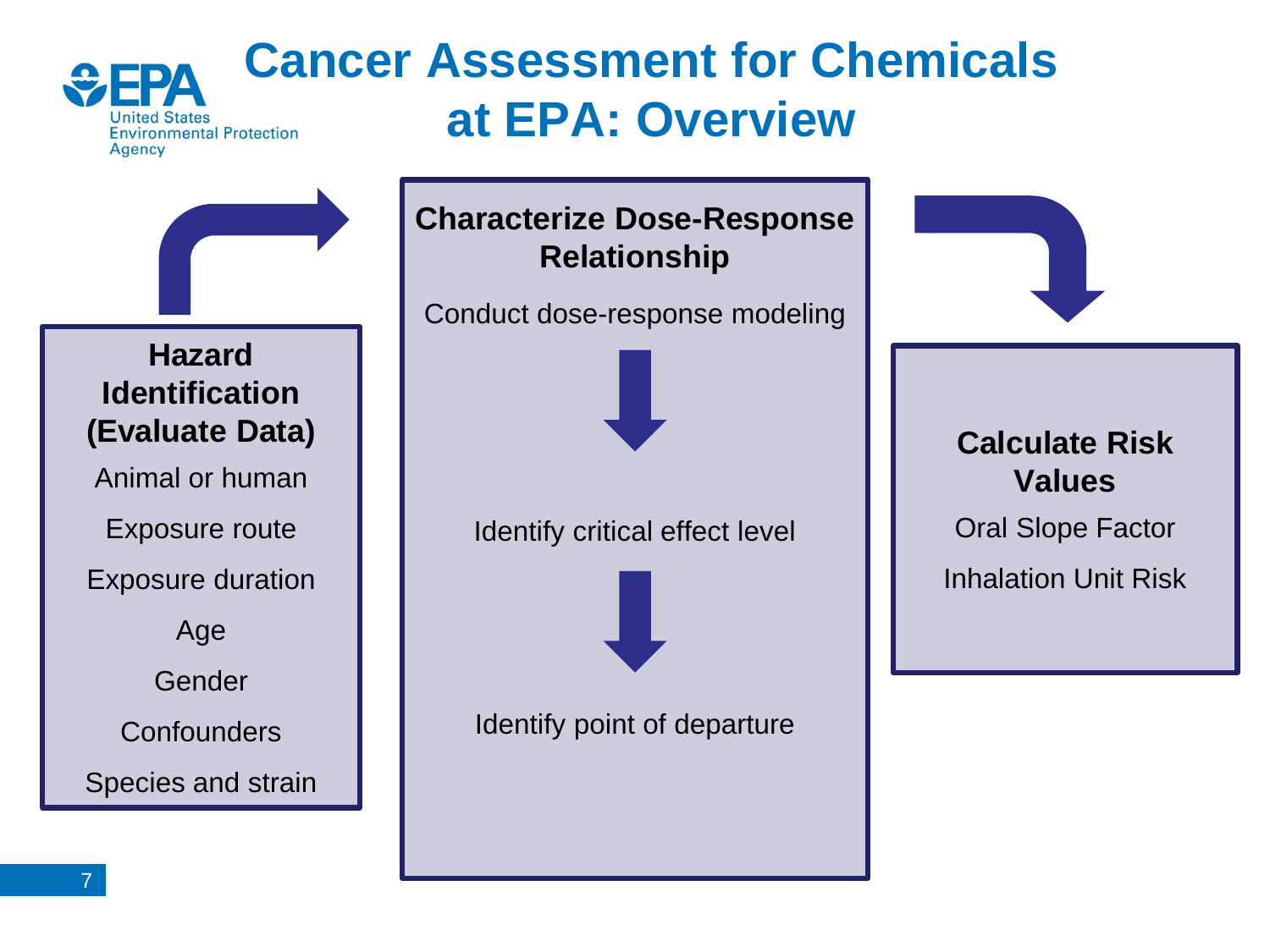

# **EPA Hazard Identification for Carcinogenic Effects**

Broadly, 3 sources of data:

- (1) human data (primarily epidemiological);
- (2) experimental animal bioassay data, primarily long-term; and
- (3) supporting data e.g., short-term tests of genotoxicity and other relevant properties, pharmacokinetic & metabolic studies, mechanistic studies and SAR studies

EPA integrates information from these sources to characterize weight-ofevidence (WOE) regarding chemical's carcinogenic potential in humans for each relevant exposure route

WOE includes narrative and categories

### **EPA 5 standard WOE categories for carcinogens:**

- Carcinogenic to Humans
- Likely to be Carcinogenic to Humans
- Suggestive Evidence of Carcinogenic Potential
- Inadequate Information to Assess Carcinogenic Potential
- 8 . • Not Likely to be Carcinogenic to Humans

US EPA 2005 Guidelines for Carcinogen Risk Assessment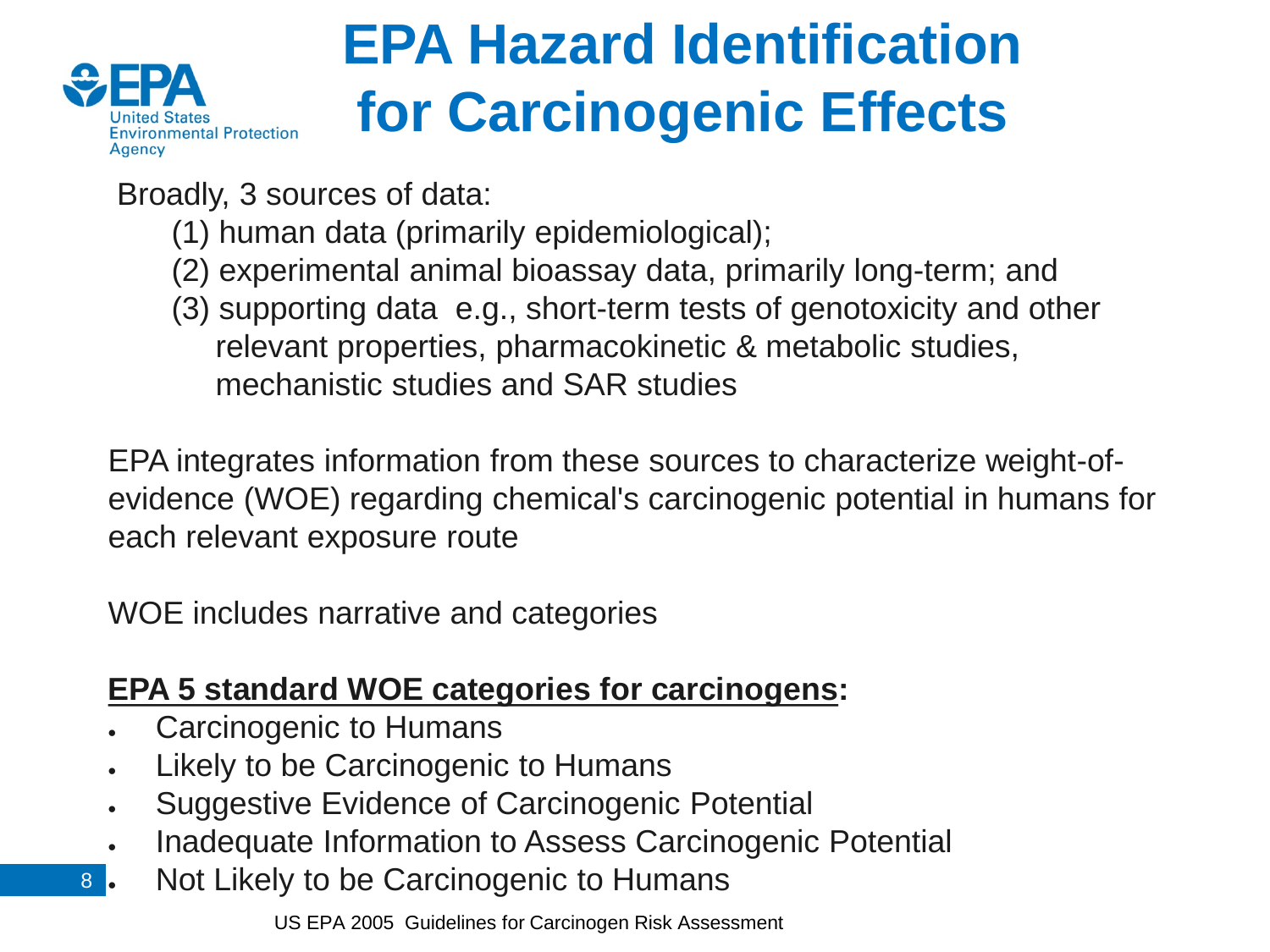

## **EPA Approach: Cancer Dose-response Assessment**



- 1. Conduct dose-response modeling Benchmark Dose Software Translate animal dose to a human equivalent dose (HED) [*not depicted in diagram*]
- 2. Identify critical effect level
- $ED_{10}$  dose that causes 10% increase in tumor incidence
- $LED_{10}$  lower 95% confidence limit on  $ED_{10}$
- 3. Identify Point of Departure:  $LED_{10}$

EPA. 1986. Guidelines for Carcinogen Risk Assessment. 51 FR 33992-34003 EPA. 2005. Guidelines for Carcinogen Risk Assessment. 70 FR 17765-17817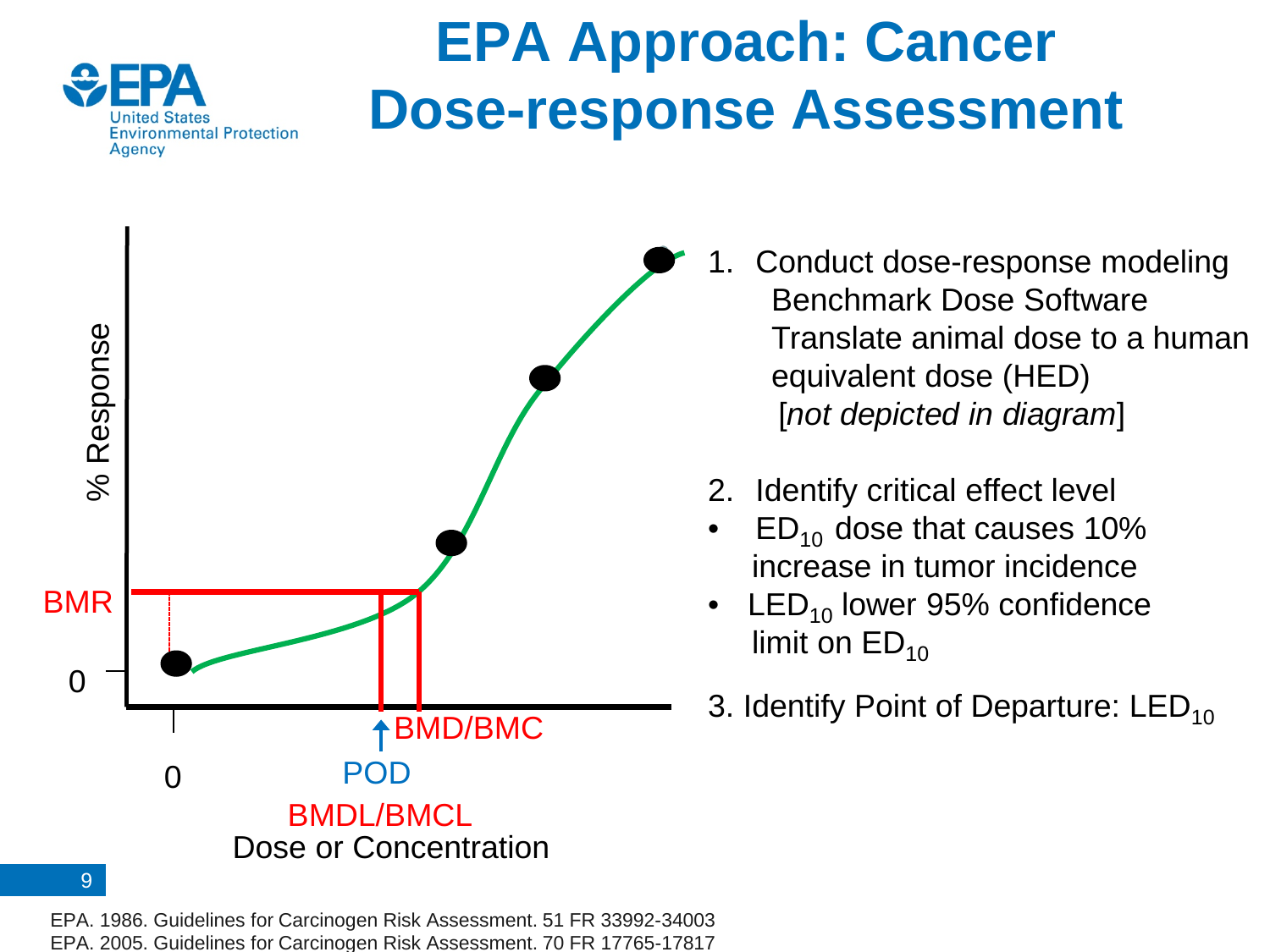

# **EPA Approach: Cancer Dose-response Assessment (2)**

EPA Cancer Guidelines: developing a chemical's cancer doseresponse function depends on what is known about carcinogenic mode of action and cancer dose-response curve shape



- 1. Assume linear approach when MOA is anticipated to be linear (e.g., DNA reactivity)
- Linear approach used as a matter of science policy if carcinogenic MOA is not well understood
- 2. Nonlinear approach is appropriate when evidence sufficient to support a non-linear MOA

#### EPA. 1986. Guidelines for Carcinogen Risk Assessment. 51 FR 33992-34003 EPA. 2005. Guidelines for Carcinogen Risk Assessment. 70 FR 17765-17817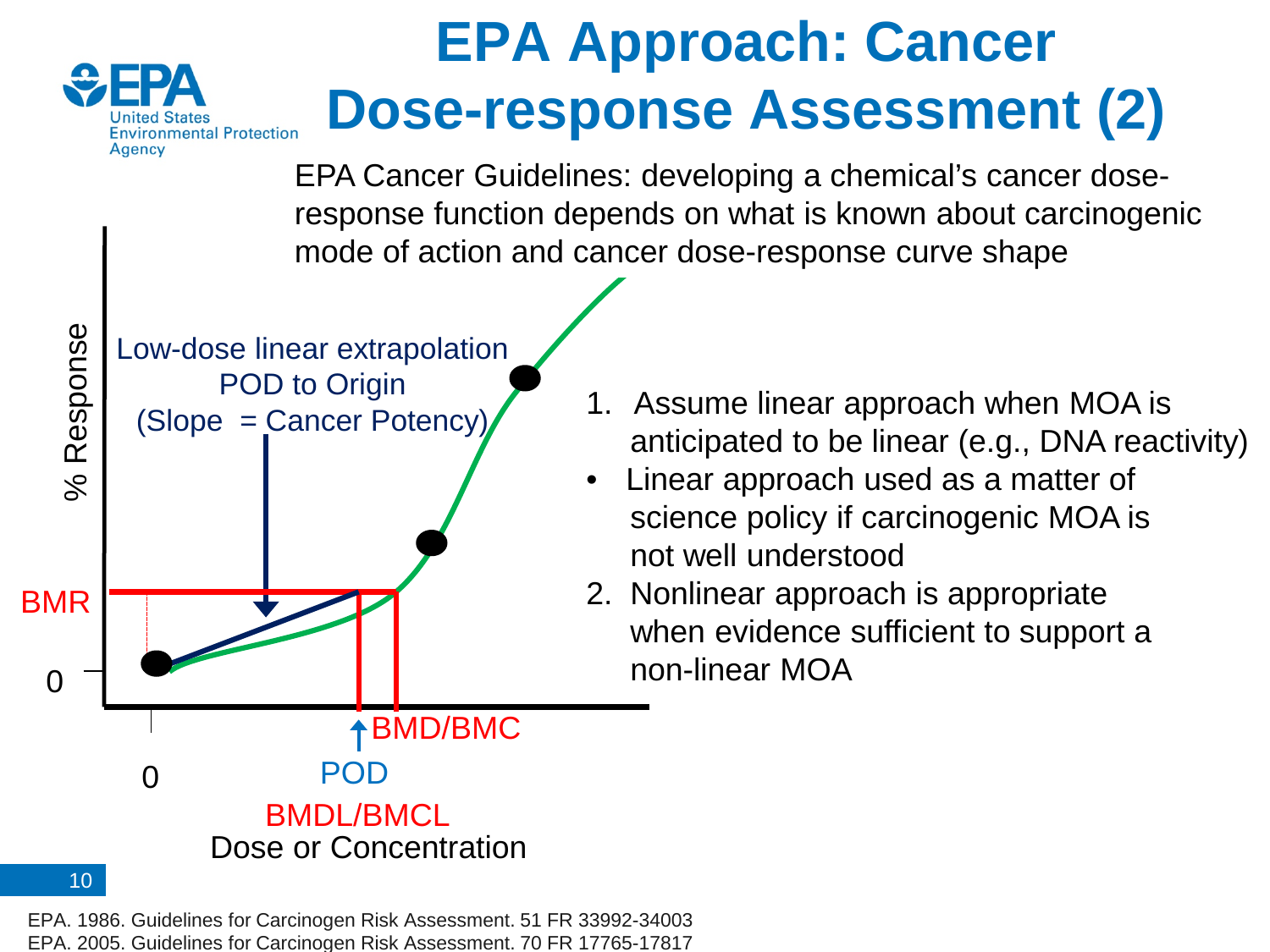

Several chronic bioassays: significantly increased incidence of liver tumors in mice (both sexes) and kidney tumors in male rats and mice

Carcinogenic MOA - reasonably well understood

•Not strong mutagen; unlikely produces rodent tumors via genotoxic MOA (ILSI,1997) •Strong evidence: carcinogenic responses observed in animals associated with cytolethality/regenerative hyperplasia; only observed at doses above Reference Dose •Doses below RfD do not result in cytolethality; no increased cancer risk •Nonlinear approach considered "most appropriate" for cancer dose response

RfD (0.01 mg/kg-day) protects against noncancer effects (including cytolethality and regenerative hyperplasia) and against increased cancer risk



\* If, in a well understood MOA, a KE does not occur below a certain dose, potential candidate for nonlinear approach

EPA. 2001. Toxicological Review of Chloroform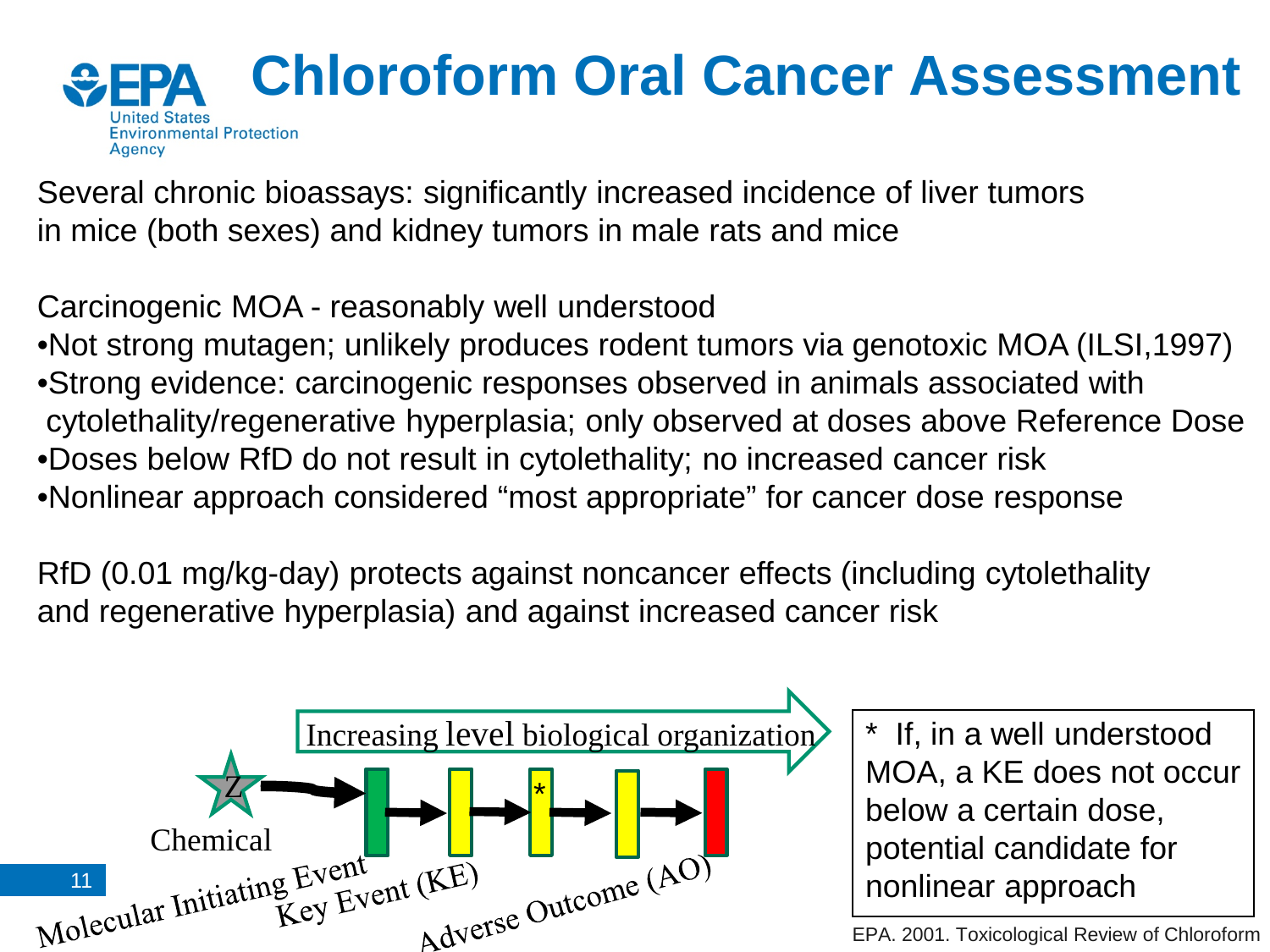

**Cancer Risk**  
(Oral) = **LADD** 
$$
\left(\frac{mg}{kg - day}\right)
$$
  $\times$  **Oral**  
**Slope Factor**  $\left(\frac{mg}{kg - day}\right)^{-1}$ 

| l LADD.           | Lifetime Average Daily Dose (mg/kg-day)           |
|-------------------|---------------------------------------------------|
| Oral Slope Factor | Proportion of population affected per (mg/kg-day) |
| l Cancer Risk     | <b>Unitless</b>                                   |

- Oral Slope Factor a plausible upper-bound estimate of cancer risk (i.e., the actual risk is likely lower)
- As oral slope factors include unquantifiable assumptions about effects at low doses, their upper bounds are not true statistical confidence limits
- Generally used in low-dose region of dose-response relationship, e.g., exposures correspond to risks less than 1 in 100 (e.g., 1 in 10,000)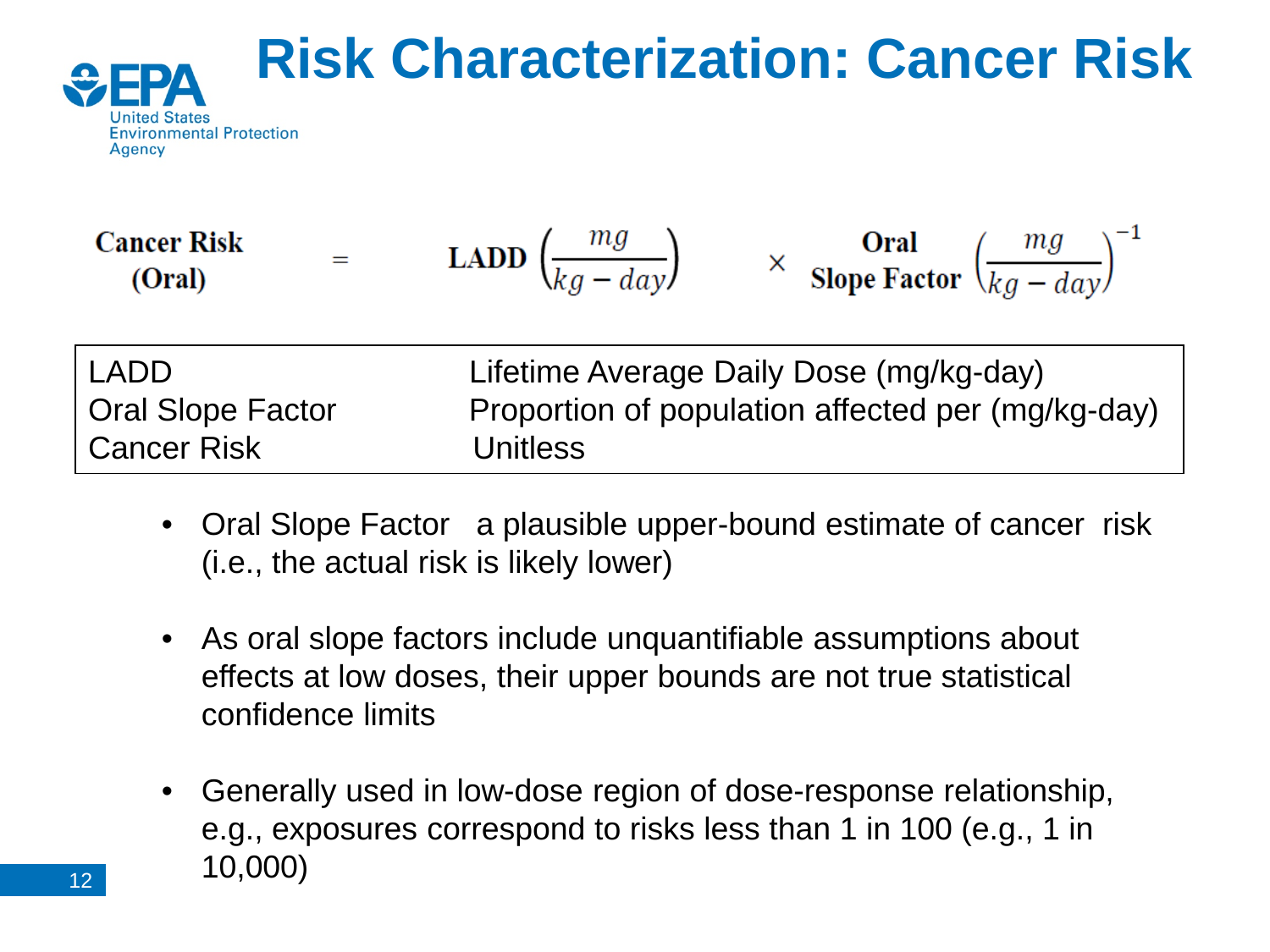

# **Assessing Carcinogenesis**

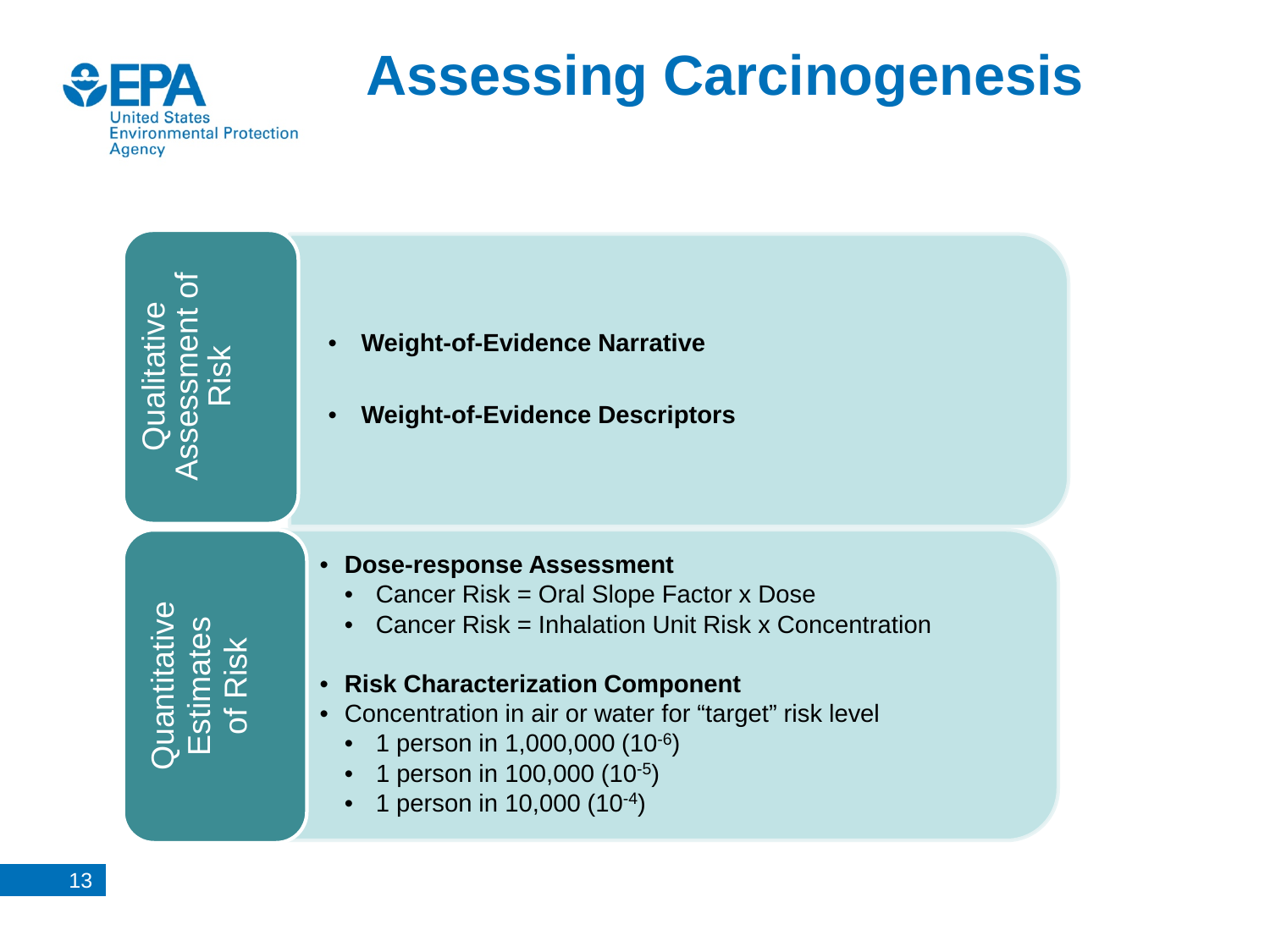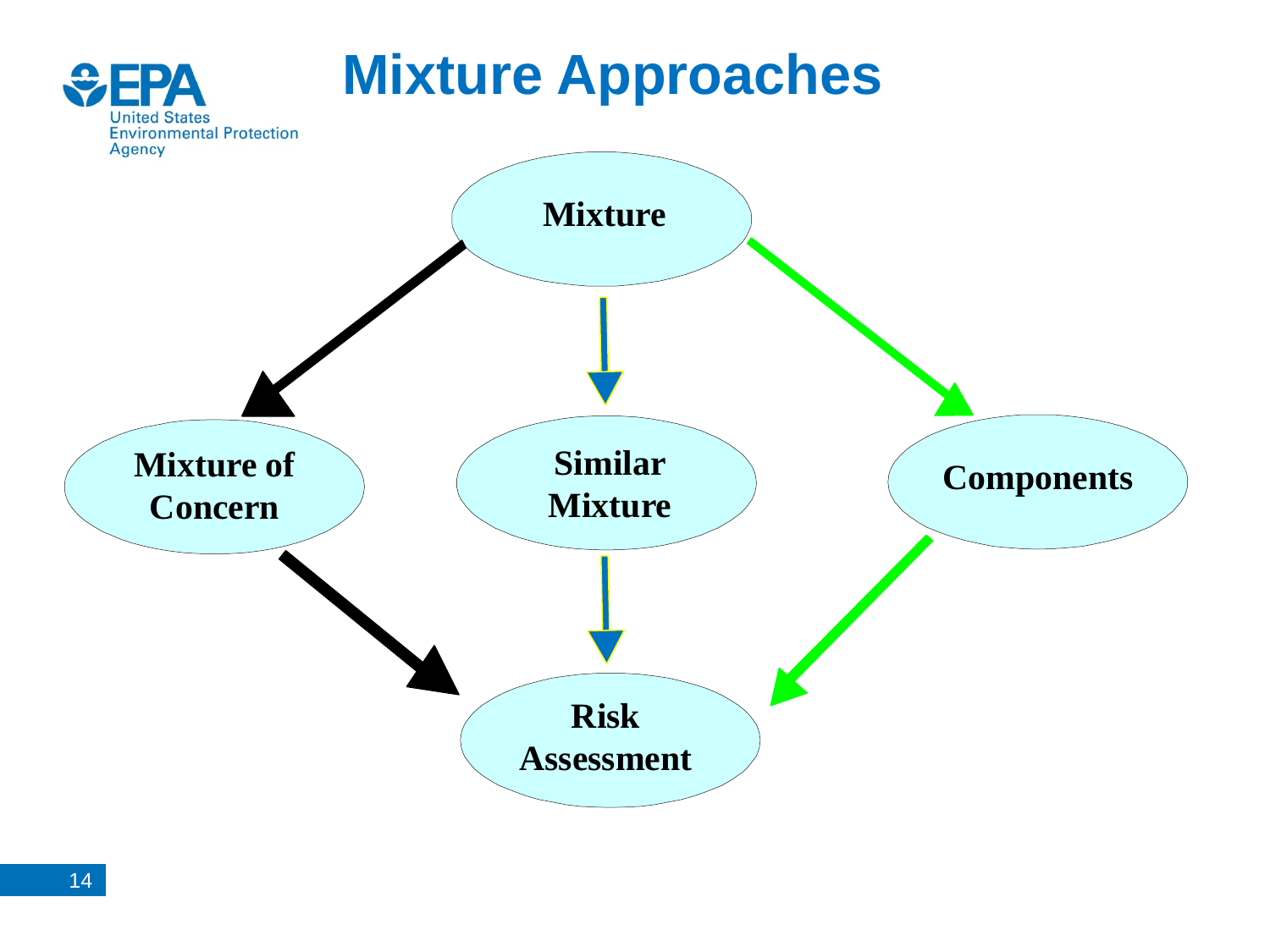

15

## **KEY CONCEPT: ADDITIVE JOINT TOXIC ACTION OF MIXTURE COMPONENTS**

- Simple similar action
- Dose addition—hazard index (HI), toxicity equivalence factors (TEFs), relative potency factors (RPFs)
	- o Addition of component doses, scaled for relative toxicity
	- o Assumes components affect same pathway of toxicity



same adverse outcome thru same mode of action; doses add at the MIE

Adapted from US EPA (2017) Adverse Outcome Pathway (AOP) Factsheet [https://www.epa.gov/sites/production/files/2017-03/documents/aop\\_research\\_brief\\_03\\_2017.pdf](https://www.epa.gov/sites/production/files/2017-03/documents/aop_research_brief_03_2017.pdf)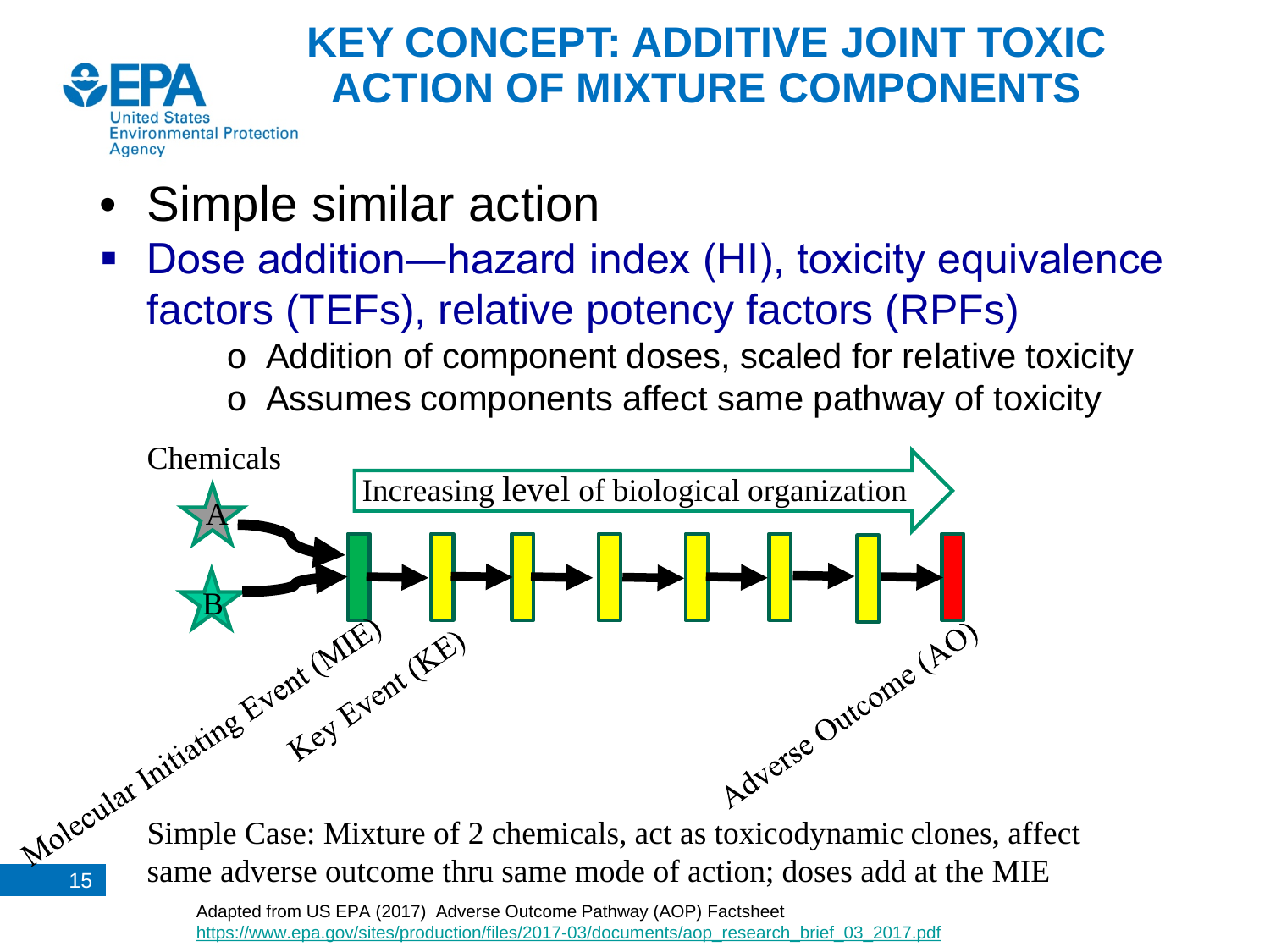

16

**Dose Addition Method using Relative Potency Factors (RPFs): Generalized Index Chemical Method**

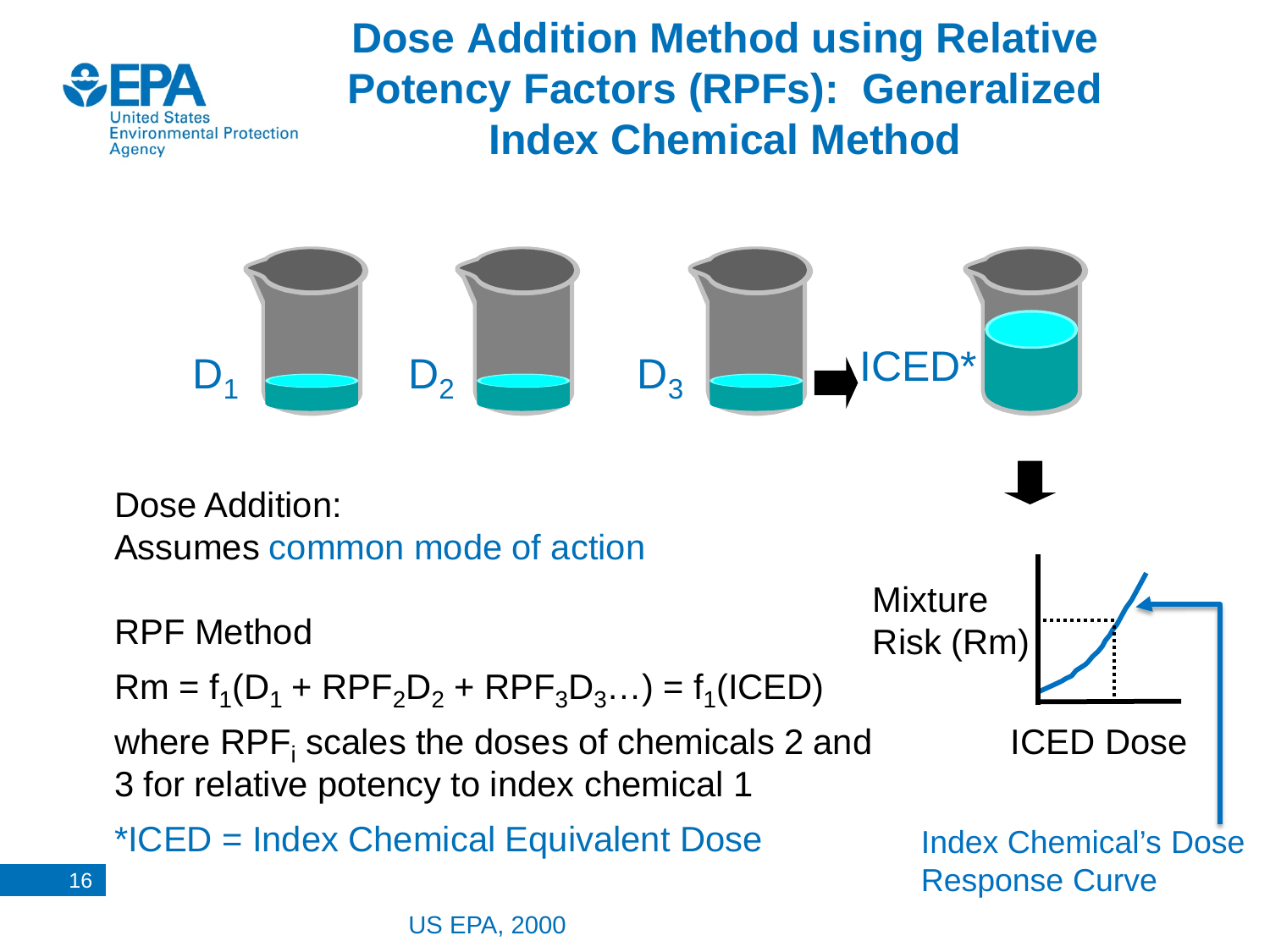

## **Methods to Calculate RPFs**

For mixture components, chemical i and index chemical 1, the Relative Potency Factor (RPF<sub>i</sub>) may be estimated as:

1) the ratio of equally toxic doses of the 2 chemicals, e.g.,

$$
RPF_i = \frac{ED_x \left( Index \; Chemical \right)}{ED_x \left(Chemical \right)}
$$

 $ED_x$  = The "Effective Dose" at which an  $x\%$  response is observed.

2) the ratio of potency factors of the 2 chemicals, e.g.,

$$
RPF_i = \frac{Dose Coefficient(Chemical_i)}{Dose Coefficient(Index Chemical)}
$$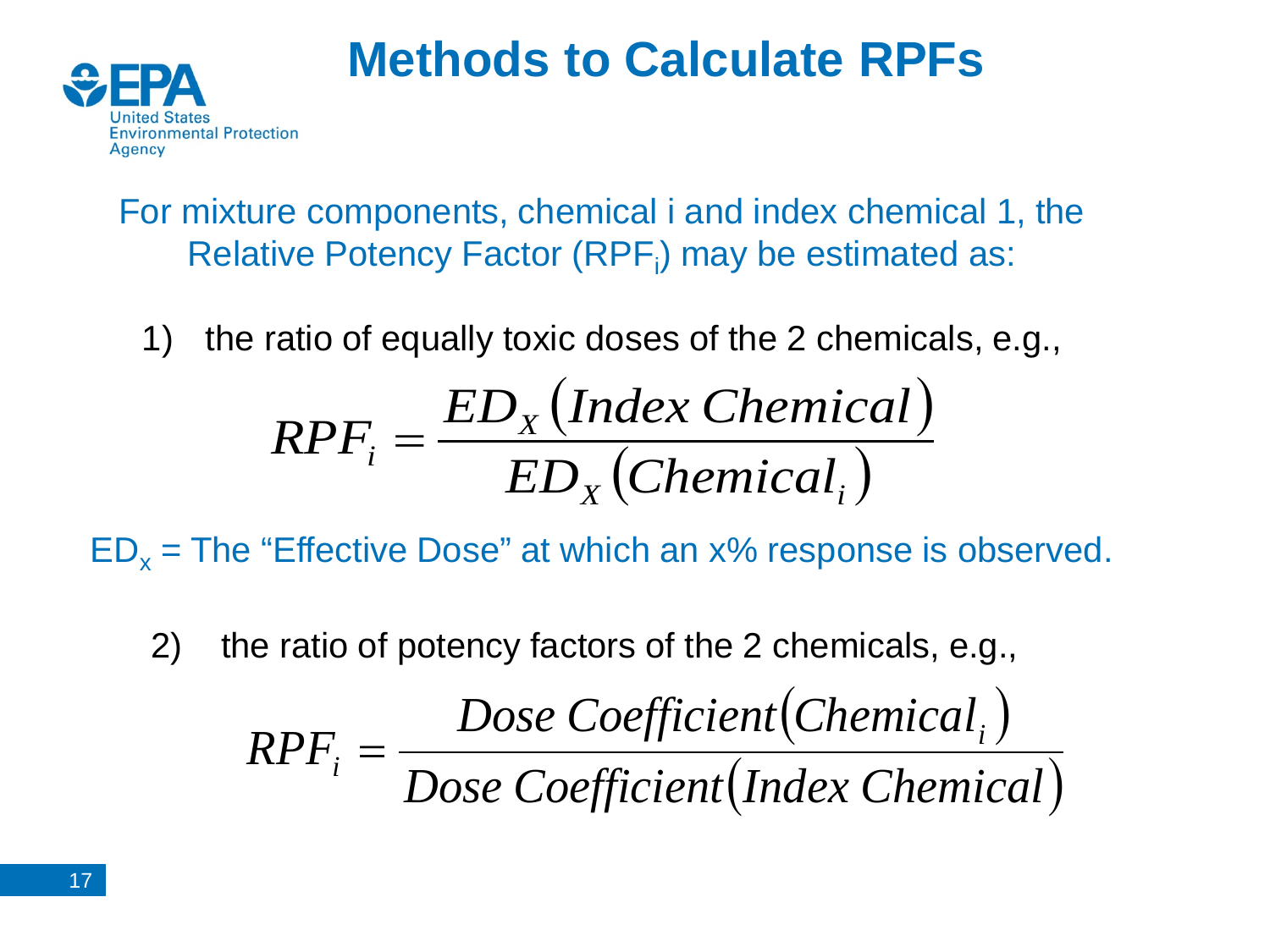

## **RPF Example: Toxicity Data for a 3 Chemical Mixture**

|                   | Study $ED_{10}$ | Test           | <b>Duration</b>       | Overall                                                                                                                  |
|-------------------|-----------------|----------------|-----------------------|--------------------------------------------------------------------------------------------------------------------------|
| <b>Chemical</b>   | (mq/kg/day)     | <b>Species</b> | <b>Critical Study</b> | <b>Data Set Characteristics</b>                                                                                          |
| <b>Chemical 1</b> | 5               | Rat            | 90 days               | Poor. Few poor studies.                                                                                                  |
| <b>Chemical 2</b> | 25              | Rat            | 90 days               | Extensive, Human<br>confirmation of effects,<br>dose-response data, similar<br>structure to other chemicals in<br>group. |
| <b>Chemical 3</b> | 40              | Rat            | 90 days               | Good. Several good studies,<br>multiple species. Some Dose-<br>response data.                                            |

RPF values for a set of chemicals could differ depending on the effect of interest.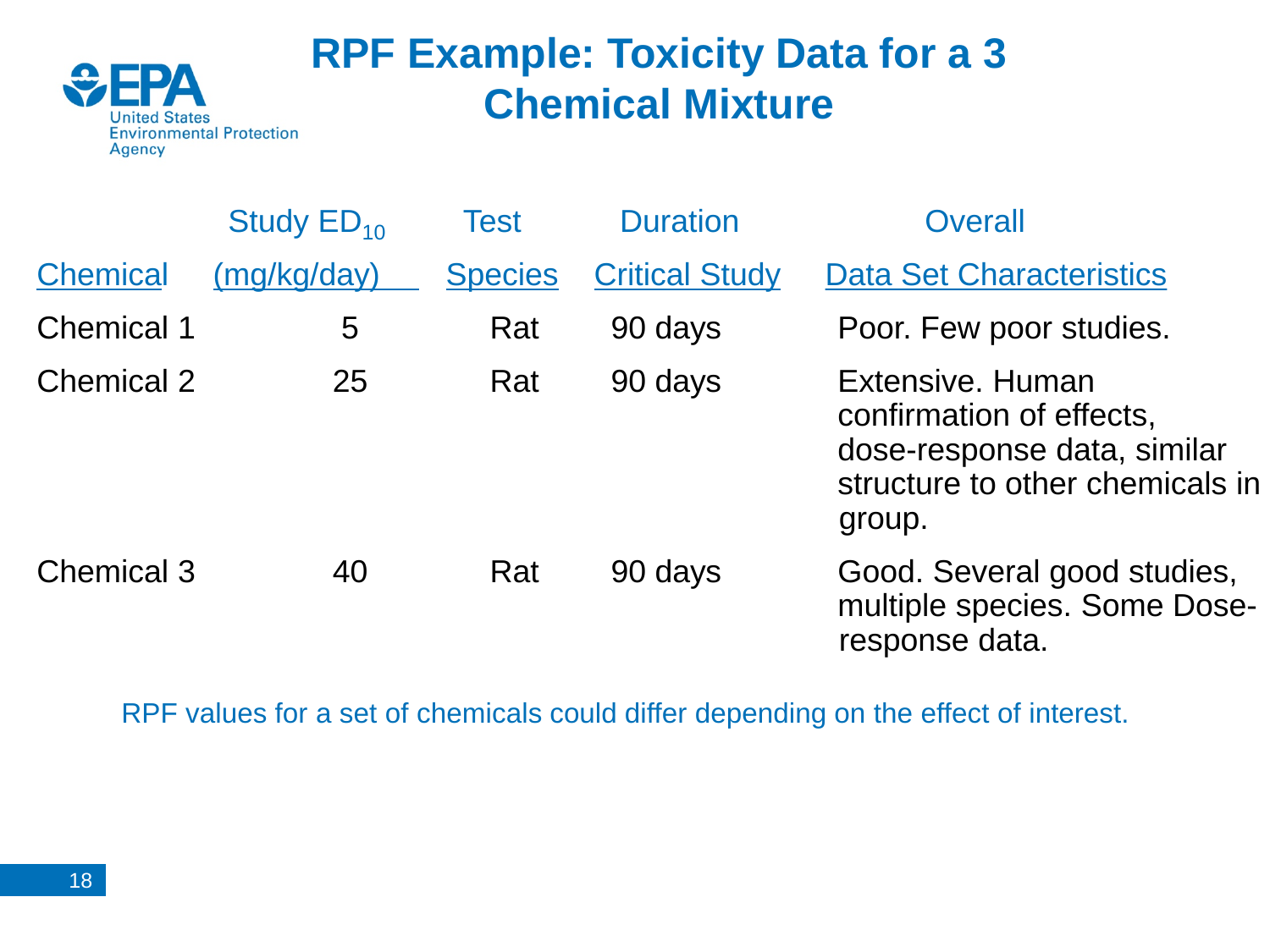#### **RPF Example: Calculation of RPFs**  ДΔ **and ICED United States Environmental Protection** Agency

| <b>Chemical</b>         | Rat $ED_{10}$<br>Oral<br>(mg/kg-d) | <b>RPF</b><br>(oral<br>dose) | <b>Human</b><br><b>Intake</b><br>$(mg/kg-d)$ | <b>ICED</b><br>$(mg/kg-d)$ | <b>Total</b><br><b>ICED</b><br>(mg/kg-d) | $%$ of<br><b>Total</b><br><b>ICED</b> |
|-------------------------|------------------------------------|------------------------------|----------------------------------------------|----------------------------|------------------------------------------|---------------------------------------|
| Chemical<br>#1          | 5                                  | 5.0                          | 0.002                                        | 0.01                       |                                          | 91                                    |
| Chemical<br>#2<br>Index | 25                                 | 1.0                          | 0.0007                                       | 0.0007                     | 0.011                                    | 6                                     |
| Chemical                |                                    |                              |                                              |                            |                                          |                                       |
| Chemical<br>#3          | 40                                 | 0.63                         | 0.0004                                       | 0.00025                    |                                          | $\overline{2}$                        |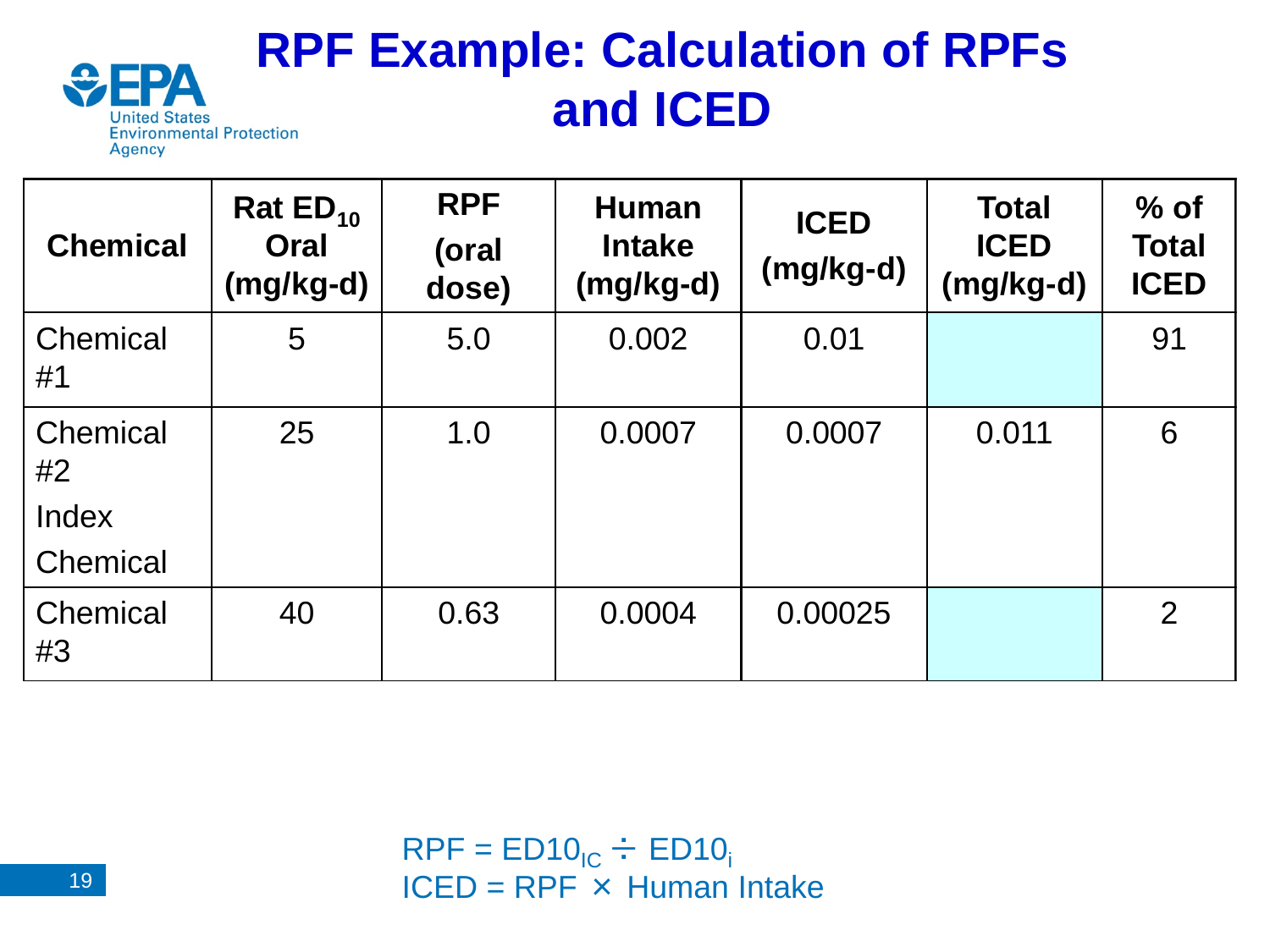

## **RPF Example: Cancer Risk Estimate Using the ICED when the Index Chemical is analyzed using a Linear Non-Threshold Model**

| Index<br>Chemical<br>Comparison               | Total ICED = $0.011$ (mg/kg-d)<br><b>Conduct Assessment Using Index Chemical</b><br>Dose Response Information | Potential<br><b>Risk</b>      |
|-----------------------------------------------|---------------------------------------------------------------------------------------------------------------|-------------------------------|
| <b>Cancer Risk</b><br>for the Mixture<br>(Rm) | Oral Slope Factor = $6.2 \text{ X } 10^{-2}$ per mg/kg-d<br>(liver tumors)                                    | $Rm = 6.8 \text{ X } 10^{-4}$ |
|                                               | $Rm = 0.011$ mg/kg-day $\times 6.2$ X 10 <sup>-2</sup> per mg/kg-d                                            |                               |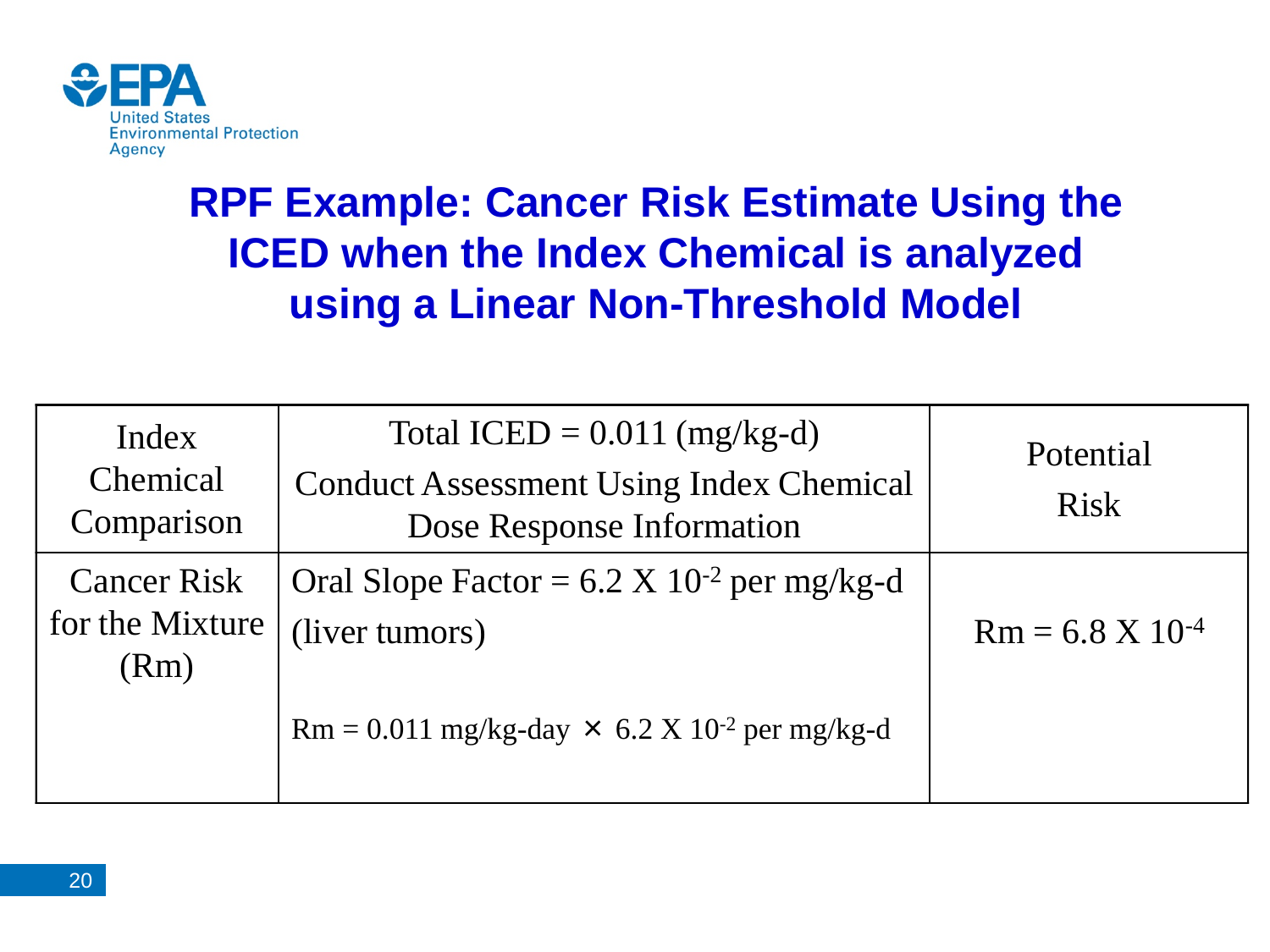

### **KEY CONCEPT: ADDITIVE JOINT TOXIC ACTION OF MIXTURE COMPONENTS**

- Simple dissimilar action
	- Response addition—cancer risk sums
		- o Addition of component risks
		- o Assumes toxicological and statistical independence
	- Effects addition—cumulative effects
		- o Addition of biological responses across components
		- o Assumes toxicologic similarity across components



Mixture of 2 toxicologically independent chemicals affect same adverse outcome thru different pathways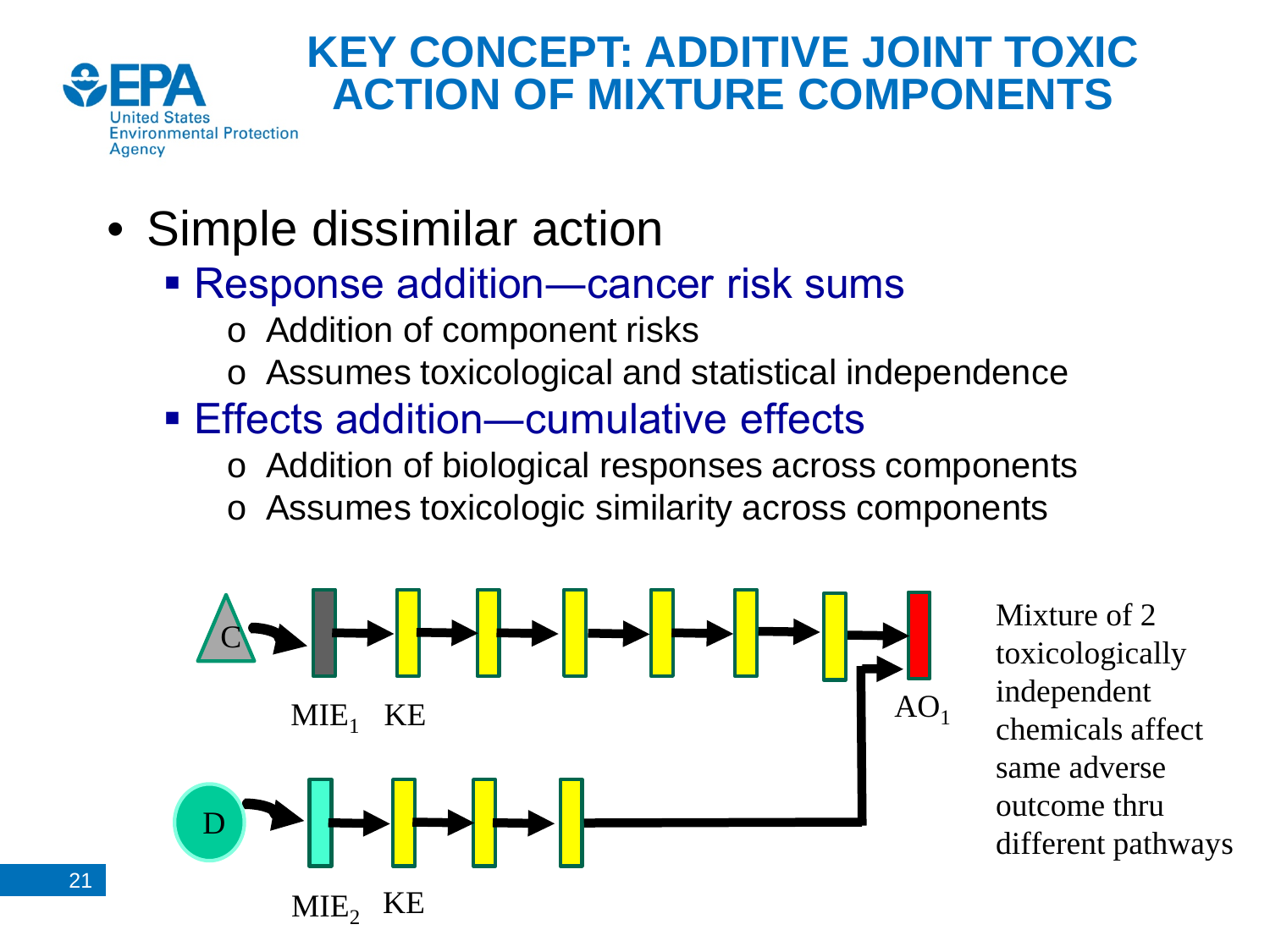### **Response Addition: Applied Extensively to Estimate Mixture Risk (Rm) for Carcinogens Environmental Protection**



Response Addition: Independence of Toxic Action

### $Rm = f_1(D_1) + f_2(D_2) + f_3(D_3) = R_1 + R_2 + R_3$

For a common health outcome, the toxicity caused by the first chemical has no impact on the toxicity caused by the second chemical (and so on for more chemicals).

**Agency**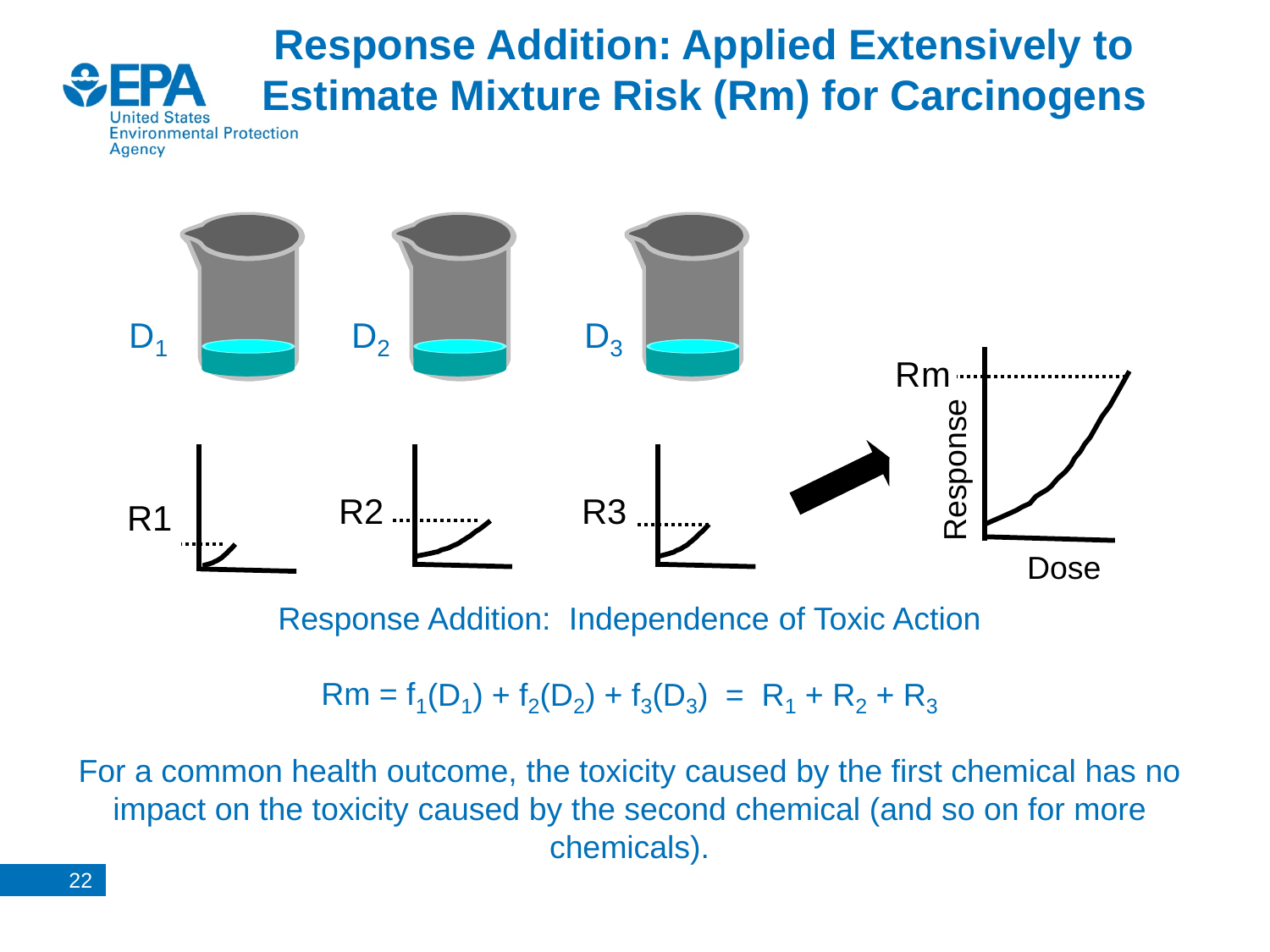

## **Response Addition Example Calculations for Oral Cancer Risk**

| <b>Chemical</b>   | <b>Unit Risk</b>                                       | <b>Intake</b> |            | Organ  | <b>Class</b> |
|-------------------|--------------------------------------------------------|---------------|------------|--------|--------------|
|                   | $(\text{per }\mu\text{g}/\text{L})$                    | $(\mu g/L)$   |            |        |              |
| <b>Chemical 1</b> | $5.0 E - 05$                                           | $3.0 E-03$    | $1.5E - 7$ | Dermal | Carcinogen   |
| <b>Chemical 2</b> | $1.0 E - 05$                                           | $9.0 E - 05$  | $9.0E-10$  | Liver  | Likely       |
| <b>Chemical 3</b> | $1.3E - 04$                                            | 6.0 E-03      | 7.8E-7     | Liver  | Likely       |
|                   | Total Excess Lifetime Cancer Risk per the Exposure $=$ |               | $9.3E - 7$ |        |              |

### Assumes Toxicological and Statistical Independence

Uncertainties: Cancer data are 95% upper bound slope factors; Most of the risk is from chemicals with a cancer weight of evidence descriptor of "likely to be carcinogenic in humans", rather than chemicals designated "human carcinogen"; Toxicological independence is uncertain, given that the primary target organ contributing to risk is the liver.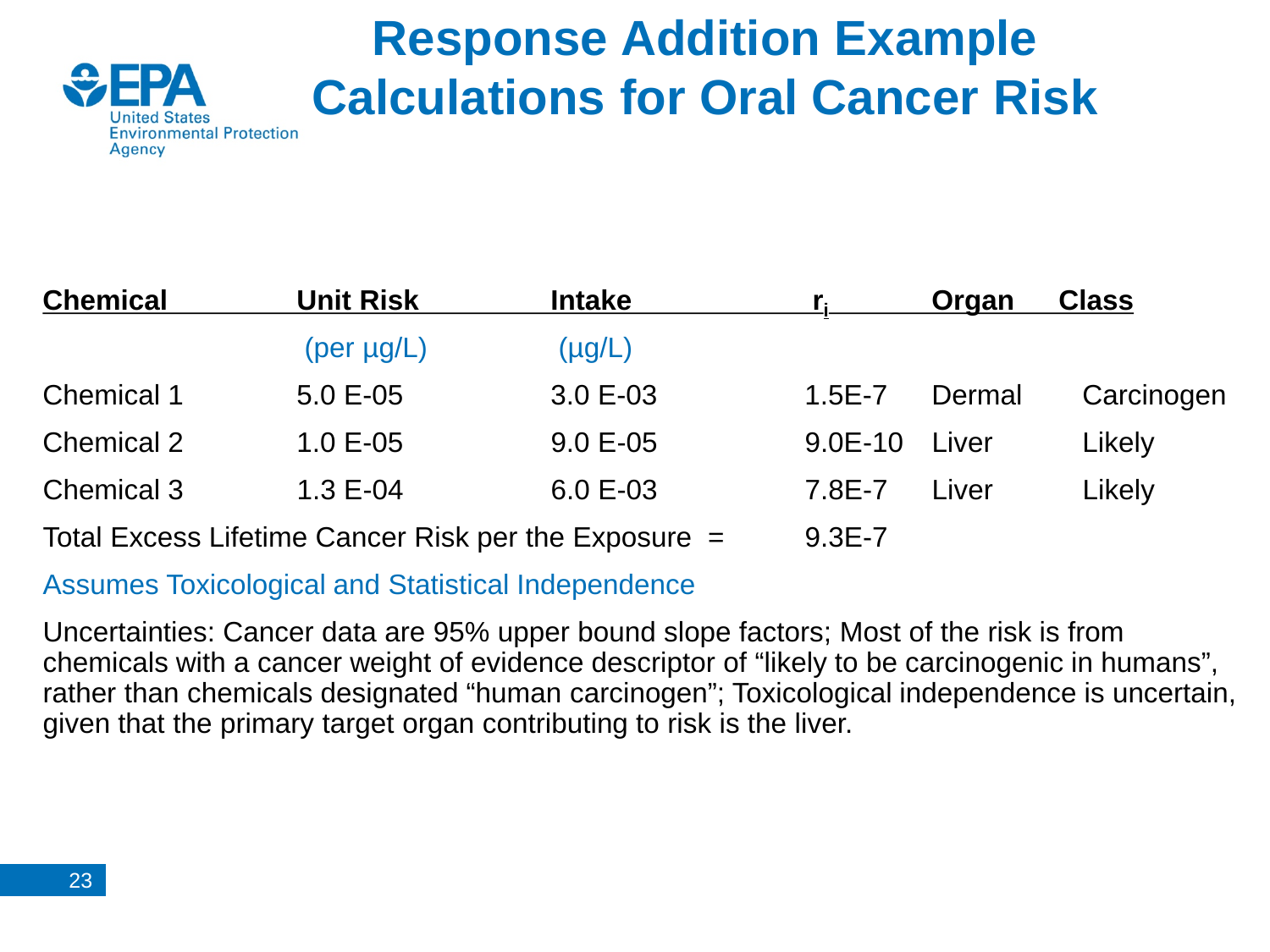

## **Conclusions**

- 1. Cancer risk assessment of environmental chemical mixtures is critical to protecting human health
- 2. Best evidence supporting mixture cancer assessments often obtained from epidemiological studies
	- Epi studies resource intensive; but can evaluate chemical mixtures in relevant exposure range and species (humans)
- 3. Toxicological evidence potentially important source of mechanistic information for multiple stressors and cancer slope estimates
	- Often basis of component analyses
- 4. Opportunities through "–Omics" data to better inform
	- hazard assessment
	- kinetic analyses
	- mode of action analyses
	- eventually, inform quantitative risk estimates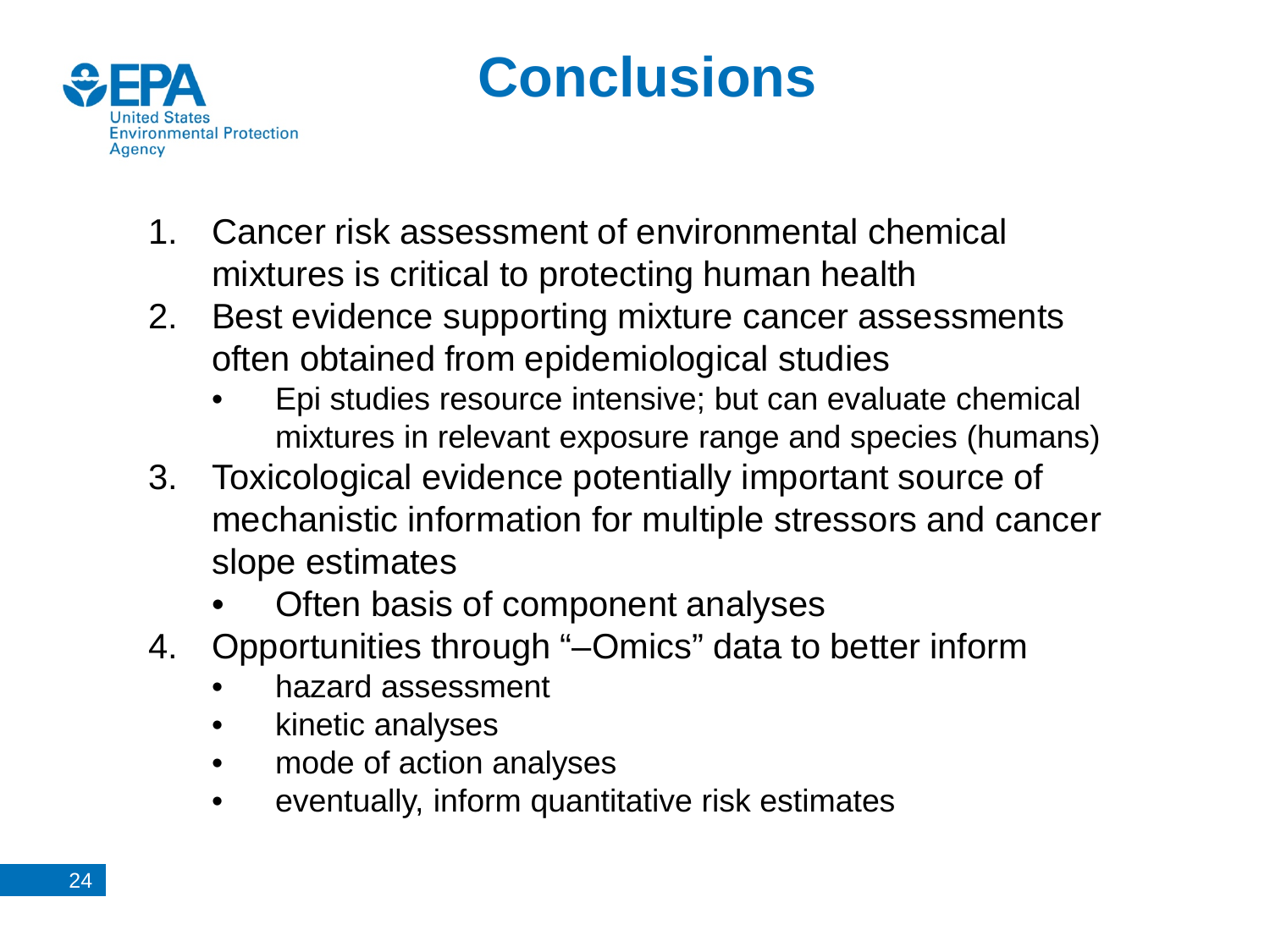

# **Acknowledgements**

Linda Teuschler Rick Hertzberg Jeff Swartout Michael Wright Jason Lambert Jeffry Dean Belinda Hawkins Margaret MacDonell Moiz Mumtaz Cynthia Rider Jane Ellen Simmons Samantha Jones Jay Zhao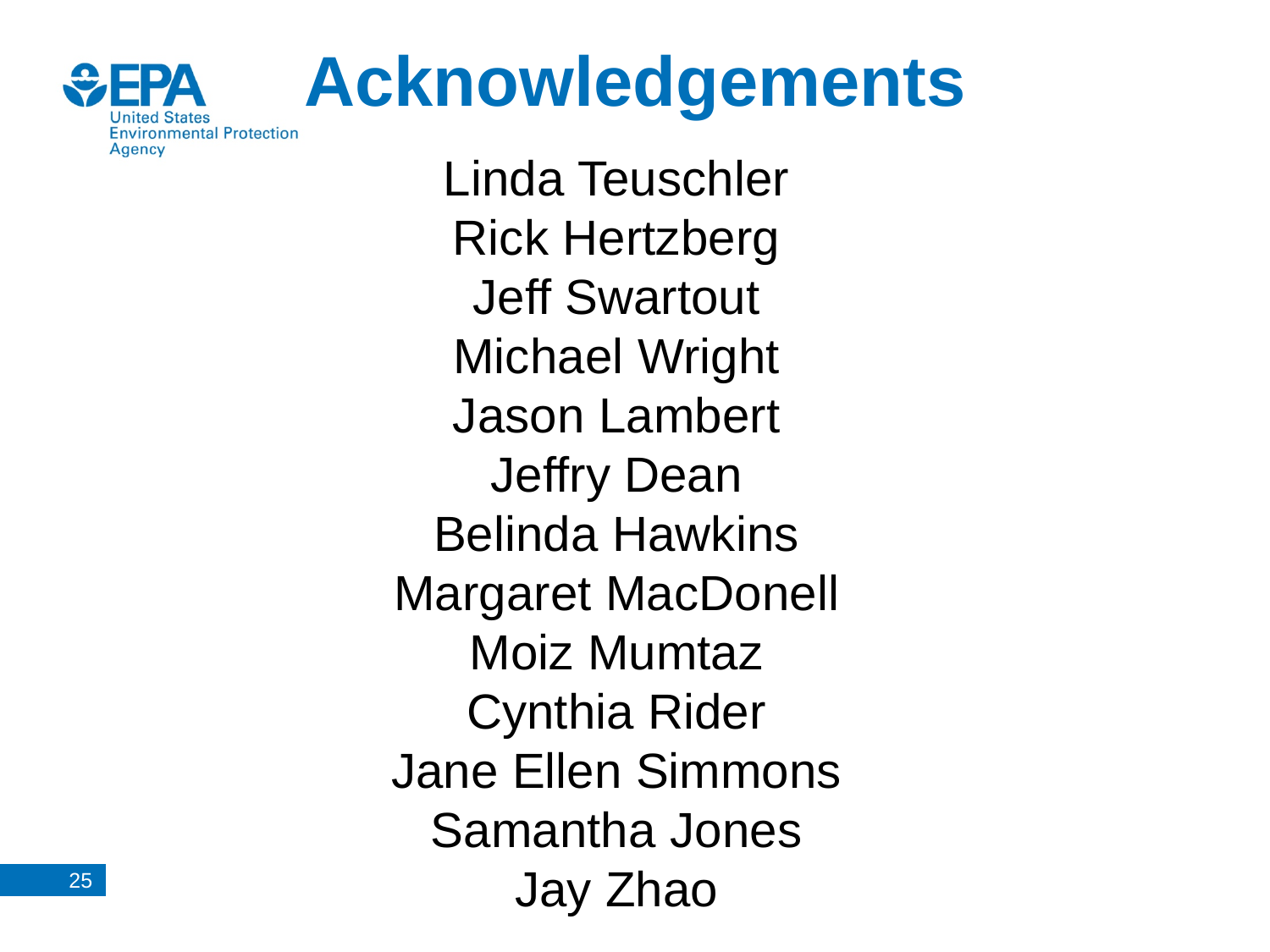

# **THANK YOU**

Glenn Rice, Sc.D. National Center for Environmental Assessment US EPA [Rice.Glenn@epa.gov](mailto:Rice.Glenn@epa.gov)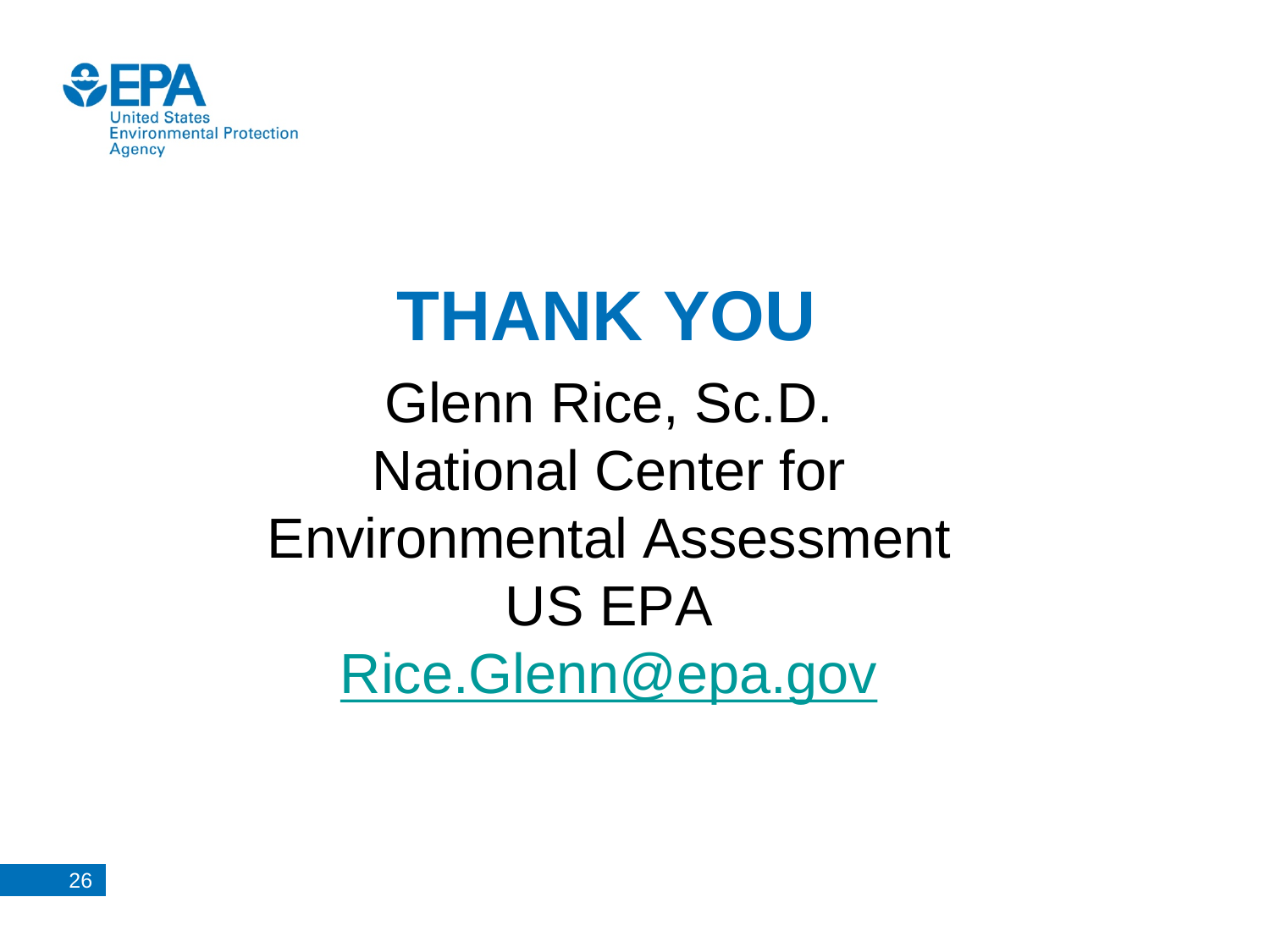

# **SUPPLEMENTAL SLIDES**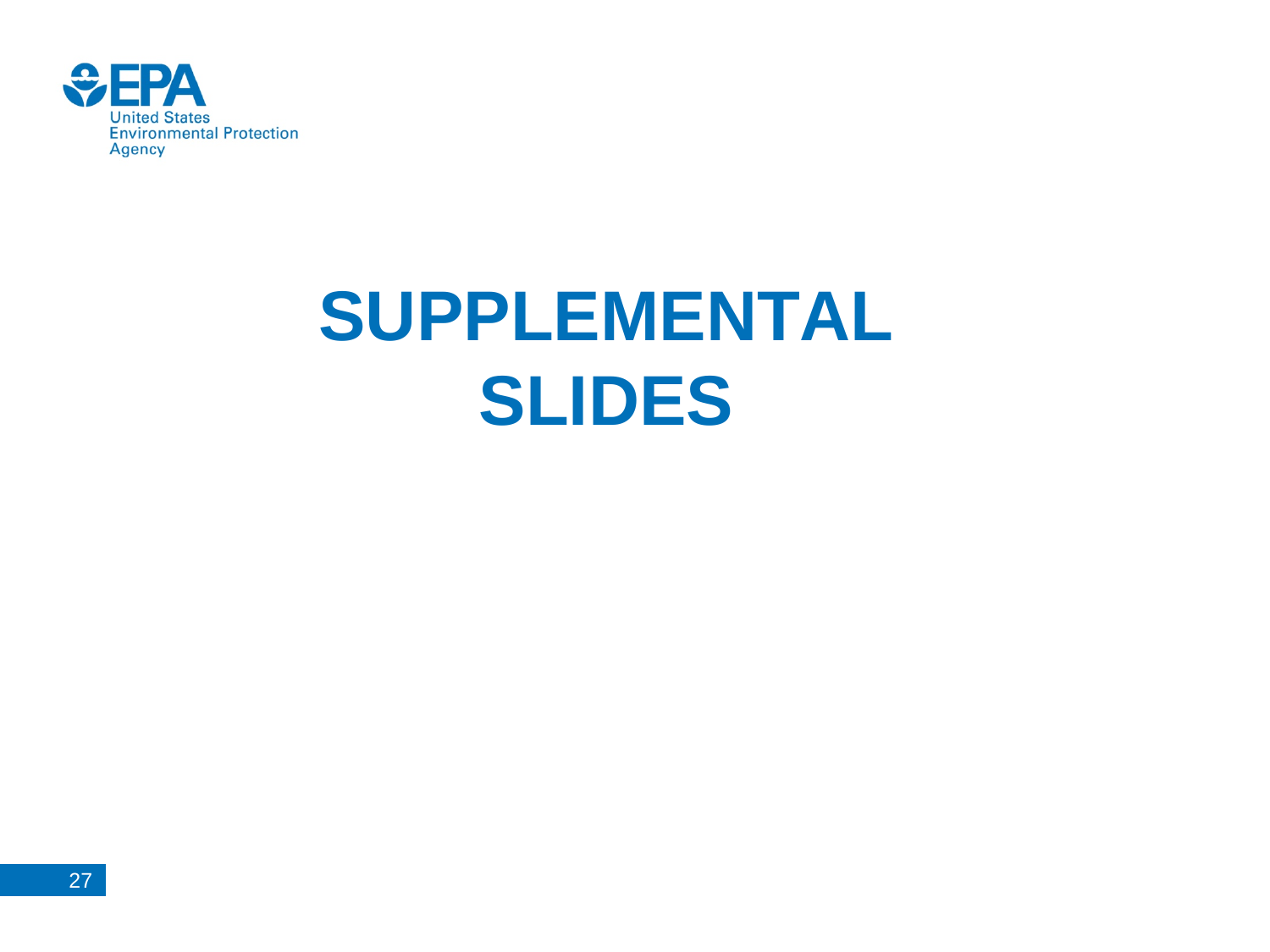

## **Formula for the Index Chemical Equivalent Dose (ICED)**

RPF formula for expressing the mixture dose for *n* chemicals in terms of the index chemical:

$$
ICED = \sum_{i=1}^{n} [RPF_i \times D_i]
$$

### where,

 $ICED$  = mixture dose expressed as dose of the index chemical  $D_i$  = dose of the *i*<sup>th</sup> mixture component (*i* = 1,...,*n*), and<br>RPF<sub>i</sub> = toxicity proportionality constant relative to the index  $=$  toxicity proportionality constant relative to the index chemical for the *i* th mixture component  $(i = 1, \ldots, n)$ .